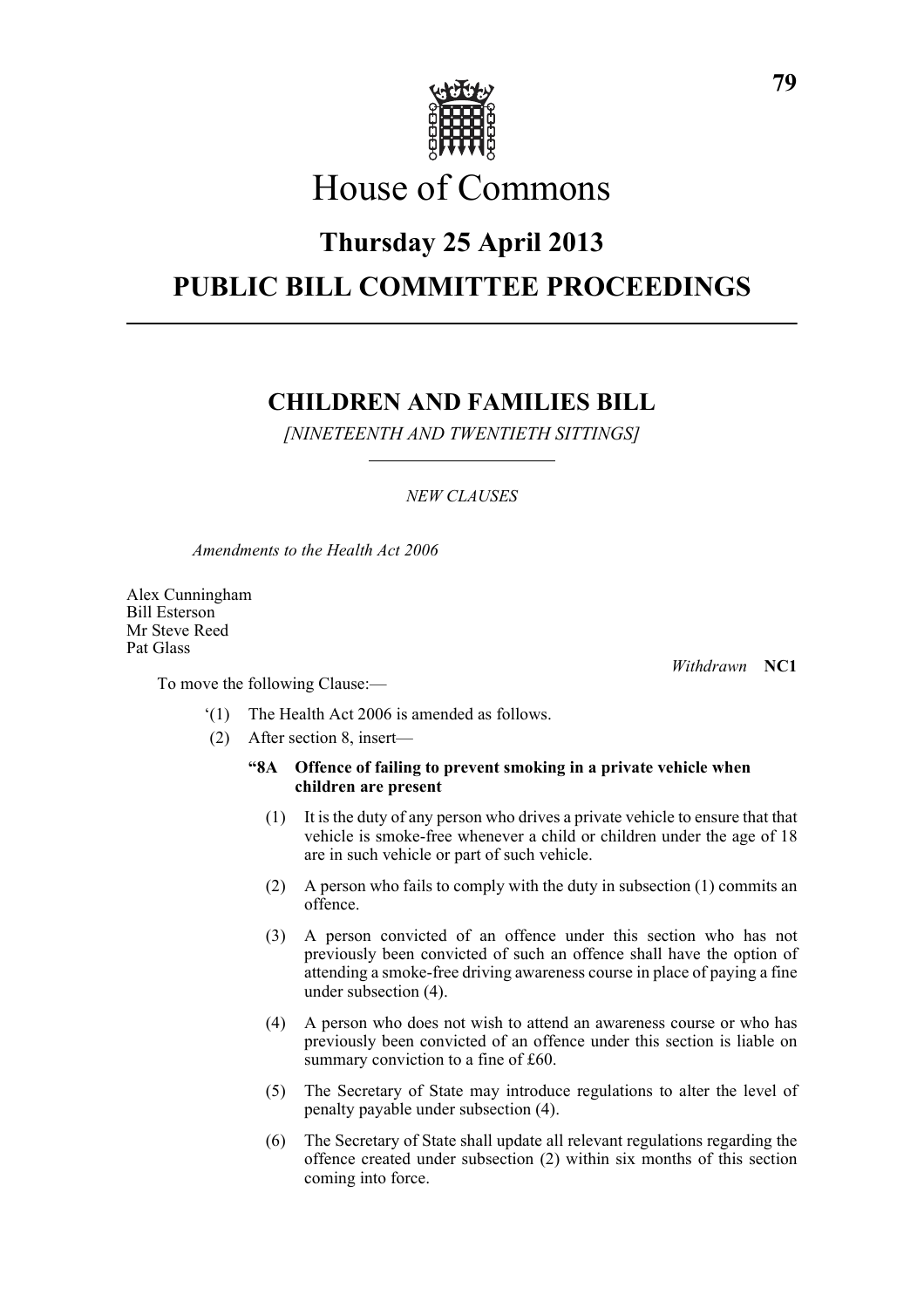- (7) The Secretary of State shall introduce regulations within six months of this section coming into force to prescribe the format of the awareness course in subsection (3).".
- (3) In section 79(4)(a), leave out "or  $8(7)$ " and insert ",  $8(7)$ , or  $8A(5)$ .".

*Information sharing*

Bill Esterson Ann Coffey Mr Steve Reed

To move the following Clause:—

*Withdrawn* **NC2**

'Before the end of one year beginning with the day on which this Act receives Royal Assent, the Secretary of State must—

- (a) carry out a review of the benefits and risks to children, young people and their families of increased information sharing between front-line practitioners who provide services to them; and
- (b) publish a report of the conclusions of the review.'.

*Assessment and provision of adoption support services*

Bill Esterson Ann Coffey

*Not called* **NC3**

- '(1) Part 1 of the Adoption and Children Act 2002 is amended as follows.
- (2) In section 4, leave out subsection (1) and insert the following new subsections—
	- $(1)$  Subject to subsection (1A), a local authority must in each year offer an assessment of those persons' needs for adoption support services to—
		- (a) any of the persons mentioned in paragraphs (a) to (c) of section  $3(1)$ , or
		- (b) any other person who falls within a description prescribed by regulations (subject to subsection (7)(a)).
	- (1A) Any requirement for an annual assessment under subsection (1) can be postponed for one or more years with the agreement of the persons concerned.
	- (1B) Following any assessment under subsection (1) the local authority must—
		- (a) provide the persons concerned with the findings of the assessment;
		- (b) specify in writing what services will be provided to meet these needs;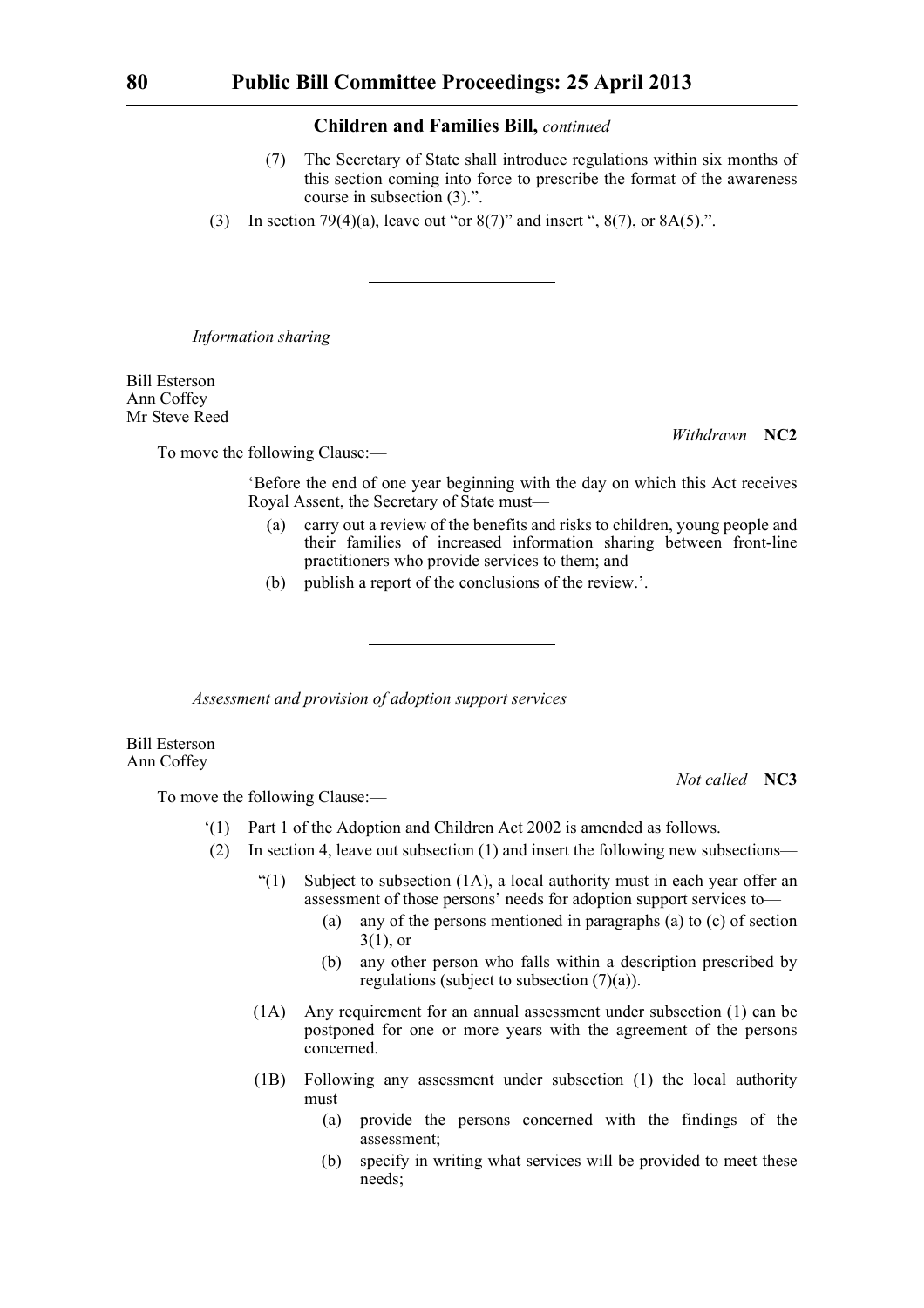- (c) explain in writing where the local authority is unable to provide services to meet identified needs; and
- (d) keep a record of all unmet needs and the reasons for them.".'.

*Continuity in the arrangements for the people with whom a child is to live*

### Bill Esterson

To move the following Clause:—

- $(1)$  In section 1 of the Children Act 1989, insert the following after subsection  $(2A)$ 
	- "(2B) In any family proceedings, unless the contrary is shown, a court is to presume that continuity in the arrangements relating to the person or people with whom a child is to live will further the child's welfare.".
- (2) In section 22 of the Children Act 1989, insert the following after subsection (3)—
	- "(3ZA) A local authority is to presume, unless the contrary is shown, that continuity in the arrangements relating to the person or people with whom a child looked after by that local authority is to live will help to fulfil its duty under subsection  $(3)(a)$  to safeguard and promote the welfare of that child."

*Long-term post-adoption and fostering support*

Bill Esterson Ann Coffey

To move the following Clause:—

'A local authority must ensure that its adoption support services, special guardianship support services and fostering support services are provided in a way which is in the long-term interests of those for whom they are provided.'.

*Status, rights and remuneration of non-biological parents*

Bill Esterson Ann Coffey

To move the following Clause:—

'(1) Before the end of one year beginning with the day on which this Act receives Royal Assent, the Secretary of State must—

*Not called* **NC5**

*Not called* **NC6**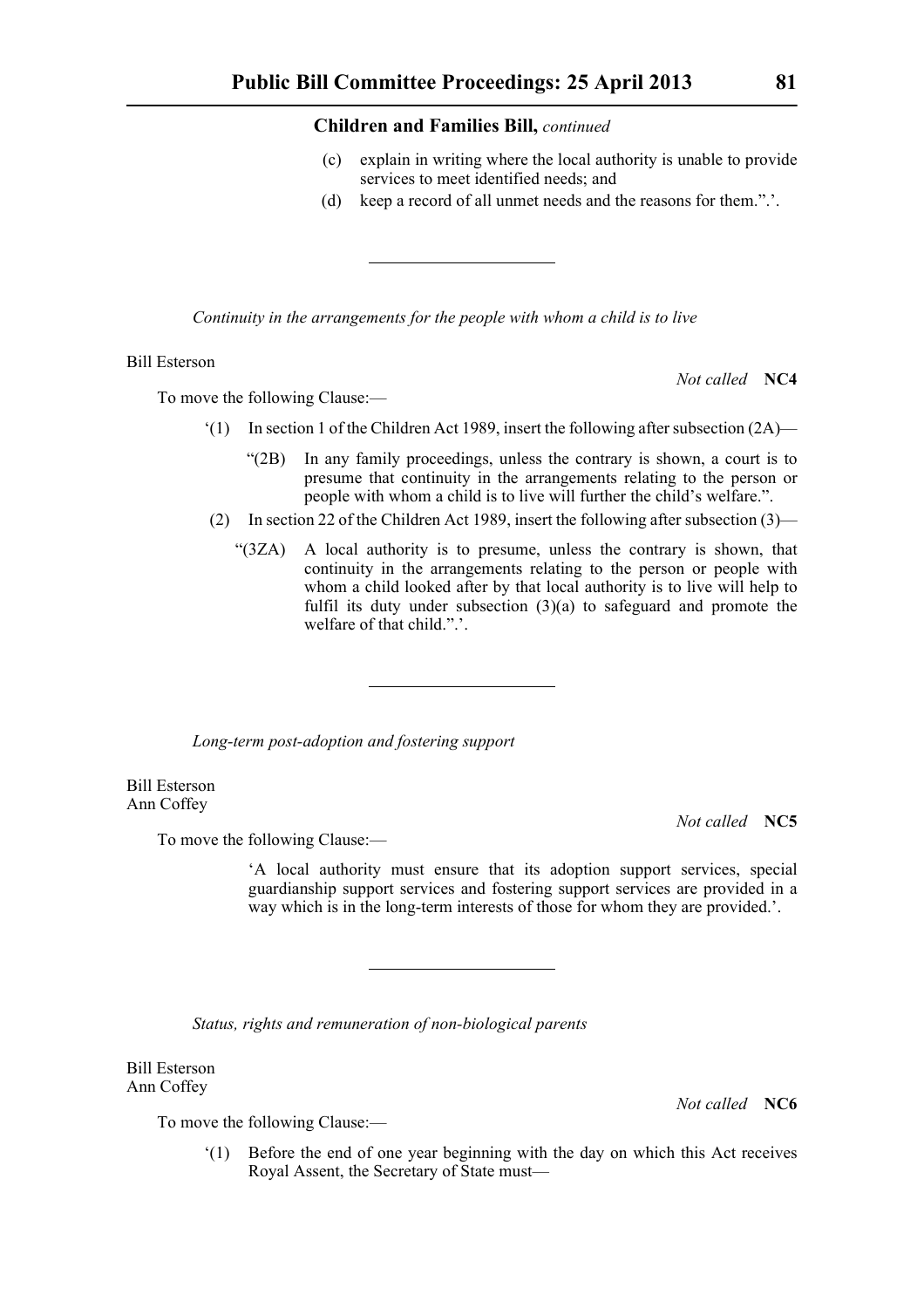- (a) carry out a review of—
	- (i) options for the professional recognition of carers who look after children who are not their biological children, to include foster parents, residential social workers and adoptive parents;
	- (ii) the status and rights of these carers; and
	- (iii) arrangements for the remuneration of these carers; and
- (b) publish a report of the conclusions of the review.'.

*Minimum four-day week requirement for special educational provision at further education institutions*

Dr Julian Lewis Caroline Nokes

To move the following Clause:—

*Not called* **NC7**

'Where an institution within the further education sector in England admits a young person aged under 19 for whom an EHC plan is maintained, it must deliver the special educational provision required by that young person on at least four days in every week in which that provision is delivered.'.

*Special guardianship support services: personal budgets*

Lucy Powell

*Not called* **NC8**

To move the following Clause:—

'In Part 2 of the Children Act 1989, after section 14F (Special guardianship support services), insert—

# **"14G Special guardianship support services: personal budgets**

- (1) This section applies where—
	- (a) after carrying out an assessment under section 14F, a local authority in England decides to provide any special guardianship support services to a person ("the recipient"), and
	- (b) the recipient is a child being cared for by a special guardian or a special guardian.
- (2) The local authority must prepare a personal budget for the recipient if asked to do so by the recipient or (in prescribed circumstances) a person of a prescribed description.
- (3) The authority prepares a "personal budget" for the recipient if they identify an amount as available to secure the special guardianship support services that they have decided to provide, with a view to the recipient being involved in securing those services.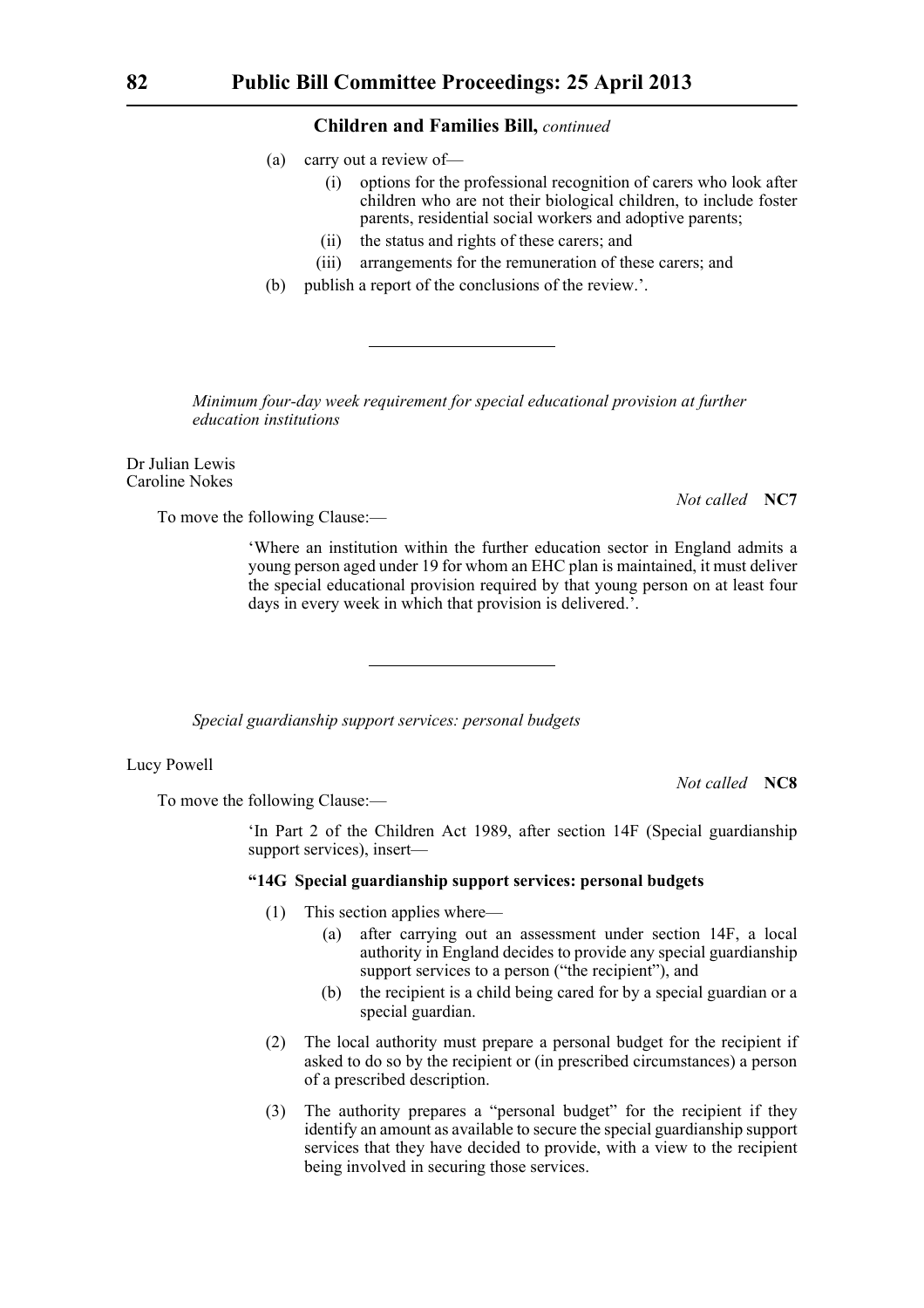- (4) Regulations may make provision about personal budgets, in particular—
	- (a) about requests for personal budgets;
	- (b) about the amount of a personal budget;
	- (c) about the sources of the funds making up a person budget;
	- (d) for payments ("direct payments") representing all or part of a personal budget to be made to the recipient, or (in prescribed circumstances) a person of a prescribed description, in order to secure any special guardianship support services to which the budget relates;
	- (e) about the description of special guardianship support services to which personal budgets and direct payments may (and may not) relate;
	- (f) for a personal budget or direct payment to cover the agreed cost of the special guardianship support services to which the budget or payment relates;
	- (g) about when, how, to whom and on what conditions direct payments may (and may not) be made;
	- (h) about when direct payments may be required to be repaid and the recovery of unpaid sums;
	- (i) about conditions with which a person or body making direct payments must comply before, after or at the time of making a direct payment;
	- (j) about arrangements for providing information, advice or support in connection with personal budgets and direct payments.
- (5) If the regulations include provision authorising direct payments, they must—
	- (a) require the consent of the recipient, or (in prescribed circumstances) a person of a prescribed description, to be obtained before direct payments are made;
	- (b) require the authority to stop making direct payments where the required consent is withdrawn.
- (6) Any special guardianship support services secured by means of direct payments made by a local authority are to be treated as special guardianship support services provided by the authority for all purposes, subject to any prescribed conditions or exceptions.
- (7) In this section "prescribed" means prescribed by regulations.'.

*Special guardianship support services: duty to provide information*

Lucy Powell

*Not called* **NC9**

To move the following Clause:—

'In Part 2 of the Children Act 1989, after section 14G (Special guardianship support services: personal budgets), insert—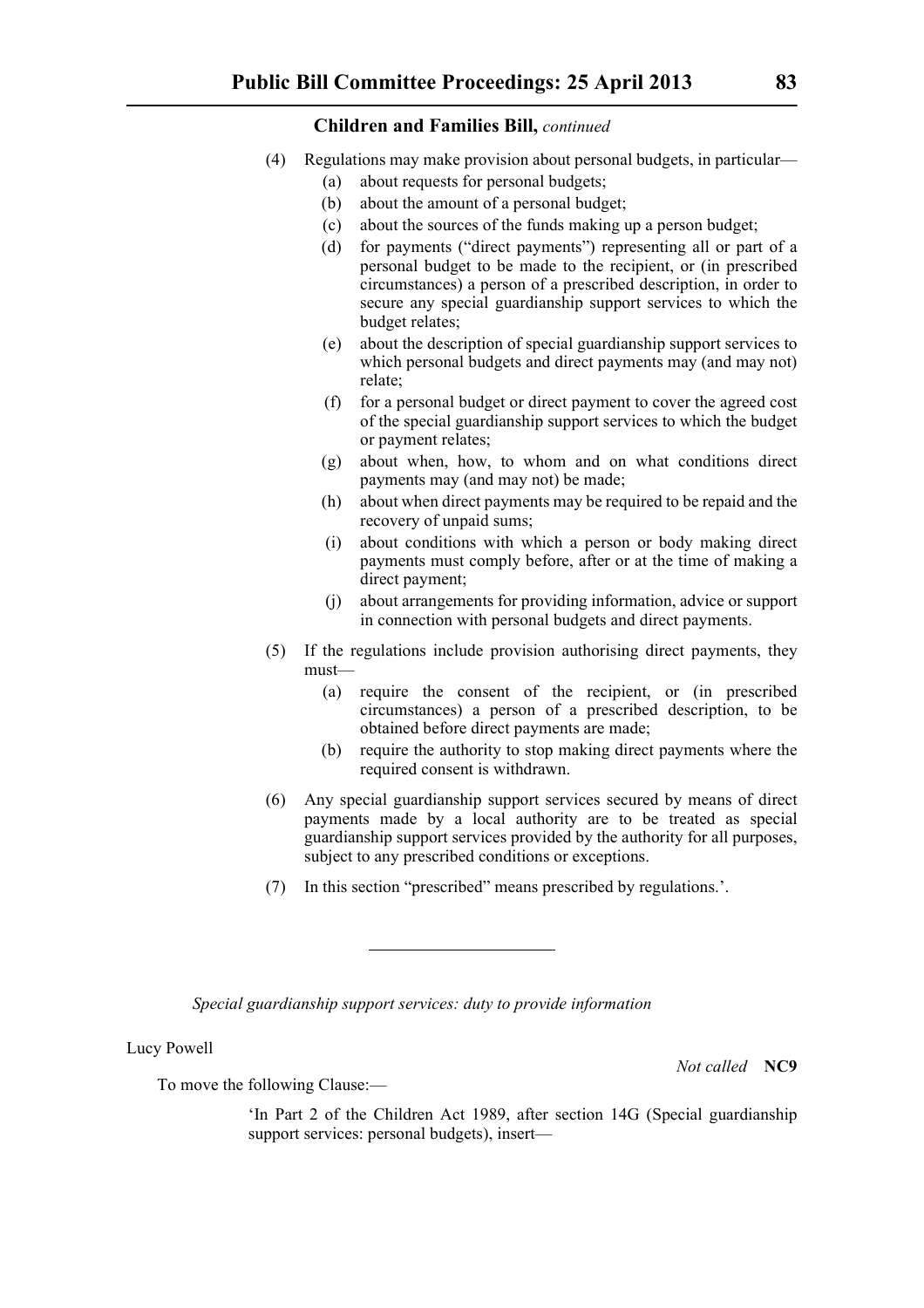## **"14H Special guardianship support services: duty to provide information**

- (1) Except in circumstances prescribed by regulations, a local authority in England must provide the information specified in subsection (2) to—
	- (a) any person who has contacted the authority to request information about special guardianship support,
	- (b) any person within the authority's area who the authority are aware is a special guardian for a child, and
	- (c) any person within the authority's area who is a special guardian and has contacted the authority to request any of the information specified in subsection (2).
- (2) The information is—
	- (a) information about the special guardianship support services available to people in the authority's area;
	- (b) information about the right to request an assessment under section 14F (assessments etc for special guardianship support services), and the authority's duties under that section and regulations made under it;
	- (c) information about the authority's duties under section 14G (special guardianship support services: personal budgets) and the regulations made under it;
	- (d) any other information prescribed by regulations.'.

*Review of impact of under-occupancy penalty on prospective adopters, prospective special guardians and foster parents*

Lisa Nandy Mrs Sharon Hodgson Bill Esterson

*Not called* **NC10**

To move the following Clause:—

'Before the end of one year beginning with the day on which this Act receives Royal Assent, the Secretary of State must—

- (a) carry out a review of the impact of the housing under-occupancy penalty on prospective adopters, prospective special guardians and foster parents, and
- (b) publish a report of the conclusions of the review.'.

*Pre-proceedings work with families*

Lisa Nandy Mrs Sharon Hodgson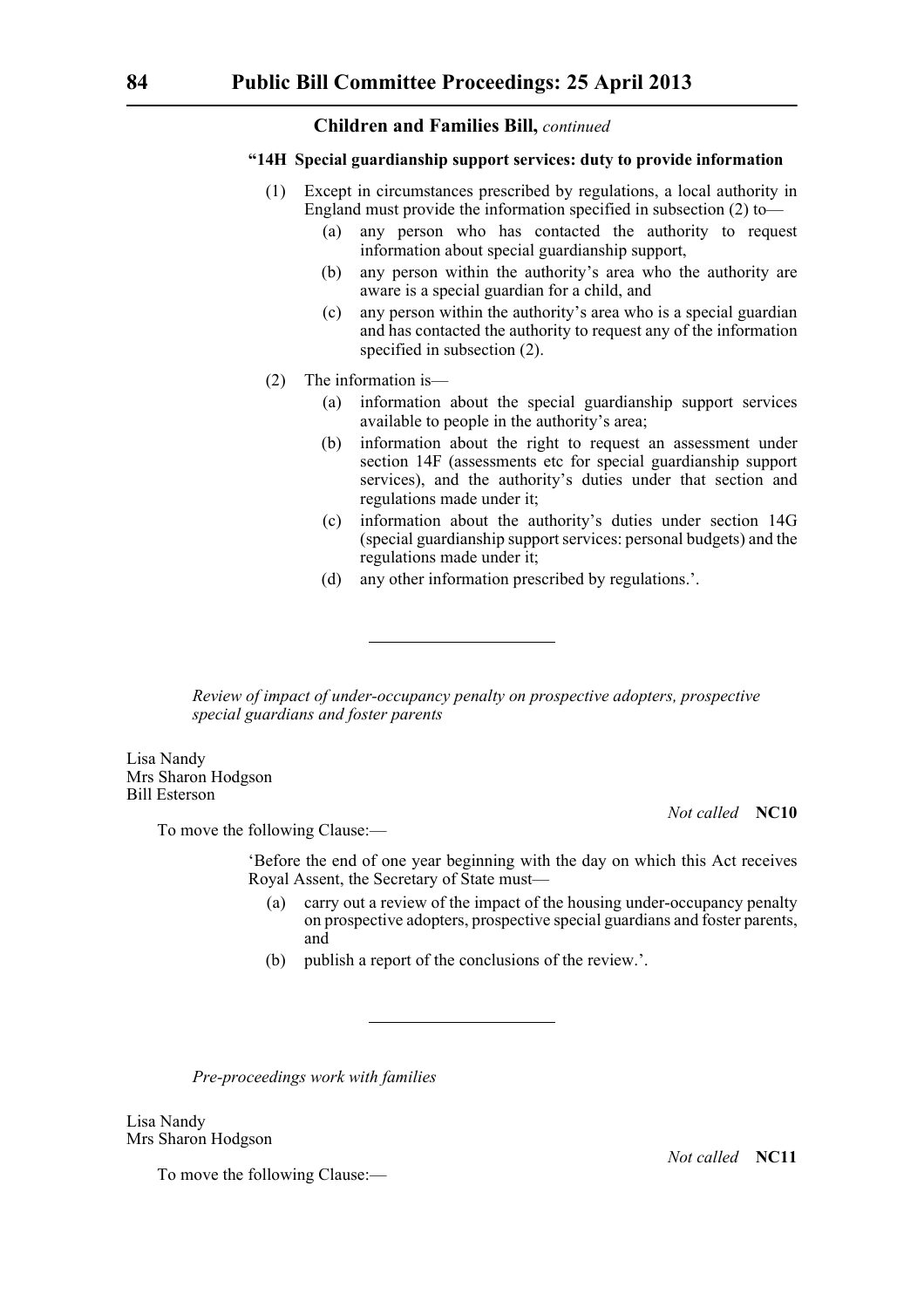- '(1) Section 47 of the Children Act 1989 (Local authority's duty to investigate) is amended as follows—
- (2) After subsection (12) insert—
	- "(13) Where, as a result of complying with this section, a local authority concludes that a child may need to become looked after in order to safeguard and promote the child's welfare, the local authority must, unless emergency action is required,—
		- (a) identify, and consider the willingness and suitability of any relative, friend or other person connected with the child, to care for them as an alternative to them becoming looked after by unrelated carers;
		- (b) offer the child's parents or other person with parental responsibility a family group conference to develop a plan which will safeguard and promote the child's welfare.".'.

*Provision of health services for children looked after by local authorities*

Annette Brooke

To move the following Clause:—

- '(1) Following a medical assessment at the time of a child being taken into care, the clinical commissioning group has a duty to health services, where appropriate.
- (2) Health services includes, but is not limited to, therapeutic counselling and other mental health services.'.

*Welfare of the child - quality of parental relationship*

Lisa Nandy Mrs Sharon Hodgson

To move the following Clause:—

'Section 1 of the Children Act 1989 (welfare of the child) is amended by the addition at the end of subsection (3) of the following paragraph:

"(h) the quality of the relationship that the child has with each of his parents, both currently and in the foreseeable future.".'.

*Arrangements for the provision of evidence by staff of a local authority or of an* 

*Not called* **NC13**

*Withdrawn* **NC12**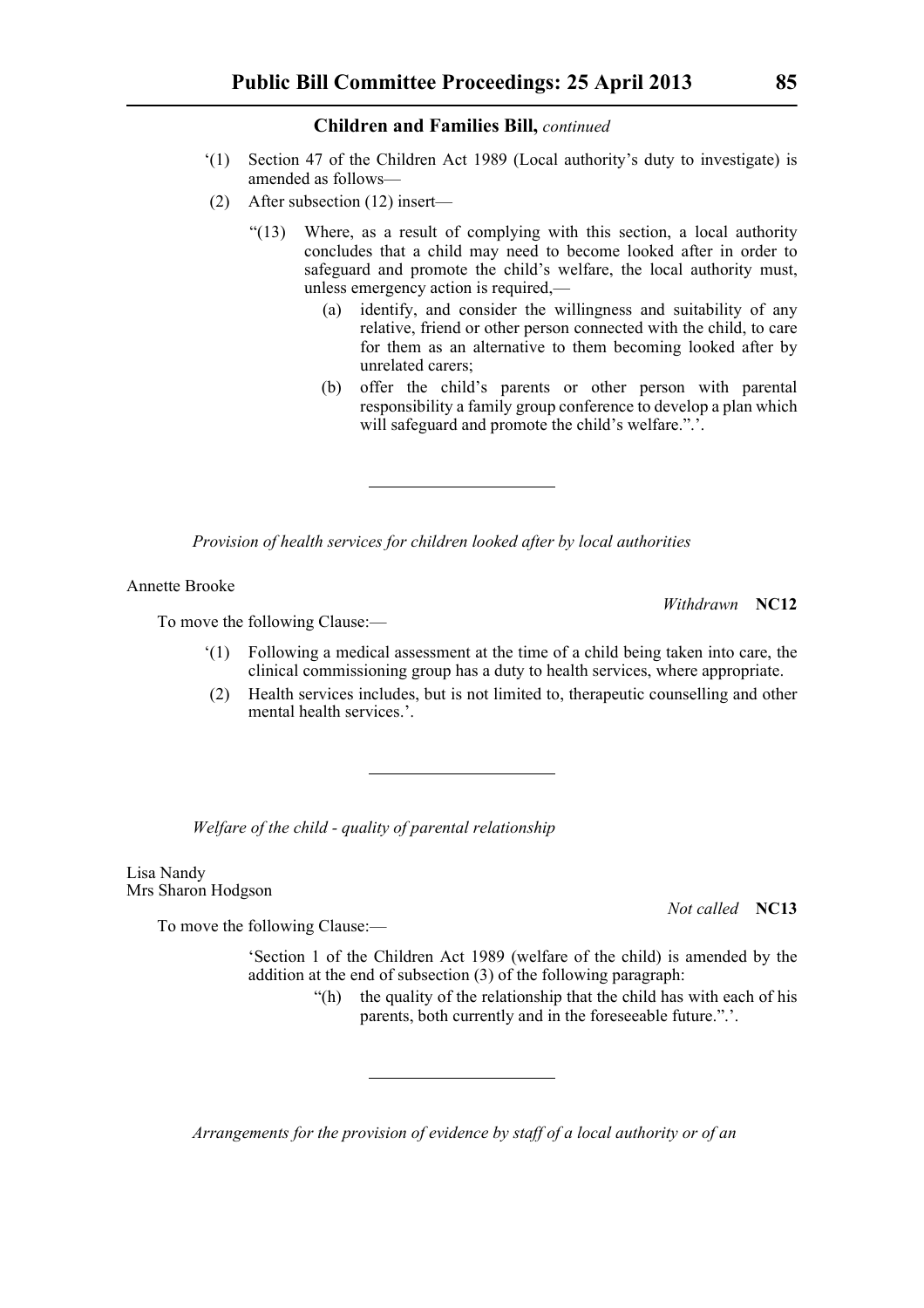*authorised applicant in children proceedings*

Lisa Nandy Mrs Sharon Hodgson

To move the following Clause:—

- '(1) The Secretary of State must make arrangements to support a person who is instructed to provide evidence for use in children proceedings if they are a member of the staff of a local authority or of an authorised applicant under section  $13(8)(a)(i)$ .
- (2) The arrangements described in subsection (1) may include—
	- (a) training prior to the proceedings,
	- (b) coaching whilst at court,
	- (c) designated facilities at court to enable preparation for the proceedings, and
	- (d) any other arrangements the Secretary of State believes will enable members of the staff of a local authority or of an authorised applicant to provide evidence in the proceedings.'.

*Duty to secure social care provision in accordance with EHC Plan*

Mr Robert Buckland

*Not called* **NC16**

To move the following Clause:—

'( ) A local authority that maintains an EHC plan for a child or young person must secure the social care provision identified through an assessment under section 17 of the Children Act 1989 specified in the plan.'.

*Continuity of special educational provision when a child or young person moves residence*

Caroline Nokes

To move the following Clause:—

'(1) This section applies where—

- (a) a local authority (the "sending authority") maintains an education, health and care plan for a child or young person, and
- (b) another local authority (the "receiving authority") is notified by the child's parent or the young person that they intend to move residence to the receiving authority's area.
- (2) Where the sending authority is notified by the child's parent or the young person that they intend to move residence it must provide the receiving authority with a copy of the education, health and care plan.

*Not called* **NC14**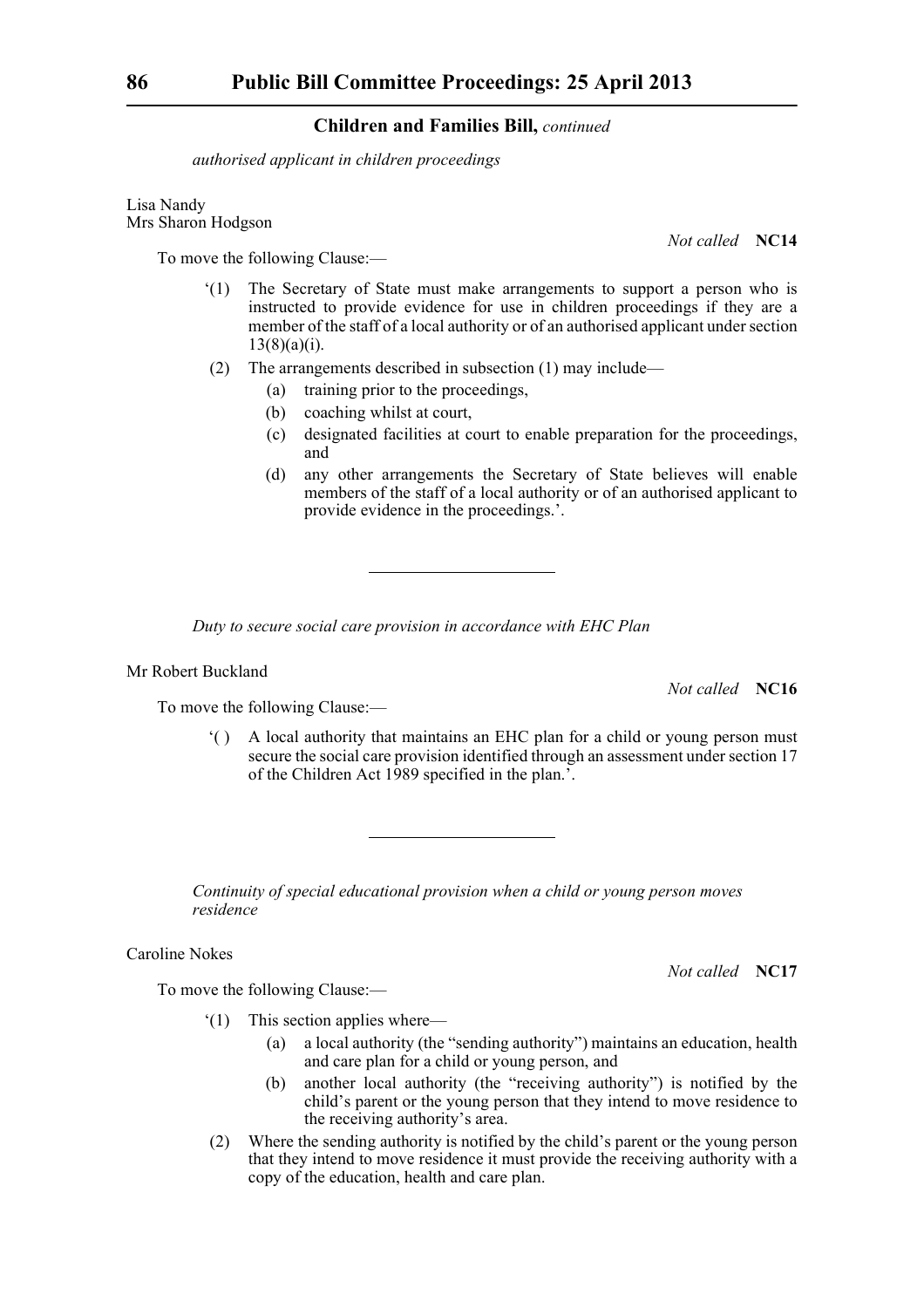- (3) The receiving authority must—
	- (a) review the child or young person's education health and care plan having regard to the need for continuity of provision, and the outcomes specified in the plan; and
	- (b) provide the child's parent or the young person with such information as it considers appropriate.'.

*Information sharing about live births*

Mrs Sharon Hodgson Lisa Nandy

To move the following Clause:—

- *Withdrawn* **NC18**
- '(1) NHS trusts should make arrangements to share with local authorities records of live births to parents resident in their area, to be used by the local authority for the purposes of identifying and contacting new families through children's centres and any other early years outreach services it may operate.
- (2) The Secretary of State must, within a period of six months of Royal Assent to this Act, bring forward regulations placing consequential requirements on trusts and local authorities in exercising their duty under subsection (1), including, but not limited to—
	- (a) the format of arrangements made;
	- (b) the safeguarding of information;
	- (c) the circumstances in which it would not be appropriate for a trust to provide information to local authorities;
	- (d) the regularity of data transfers;
	- (e) timescales within which a local authority must contact new families made known to it; and
	- (f) any further requirements the Secretary of State deems necessary.'.

As an Amendment to Mrs Sharon Hodgson's proposed New Clause *(Information sharing about live births)* (NC18):—

Andrea Leadsom Mr Frank Field Mr Robert Buckland

Line **16**, at end add—

- '(3) Local authorities must establish a pilot scheme to trial the registration of births within children's centres, and evaluate the effectiveness of the scheme to—
	- (a) identify and contact new families; and
	- (b) enable children's centres to reach more families, in particular those with children under the age of two, or who the local authority consider—
		- (i) hard to reach, or

15

- 
- *Not selected* **(a)**

5

10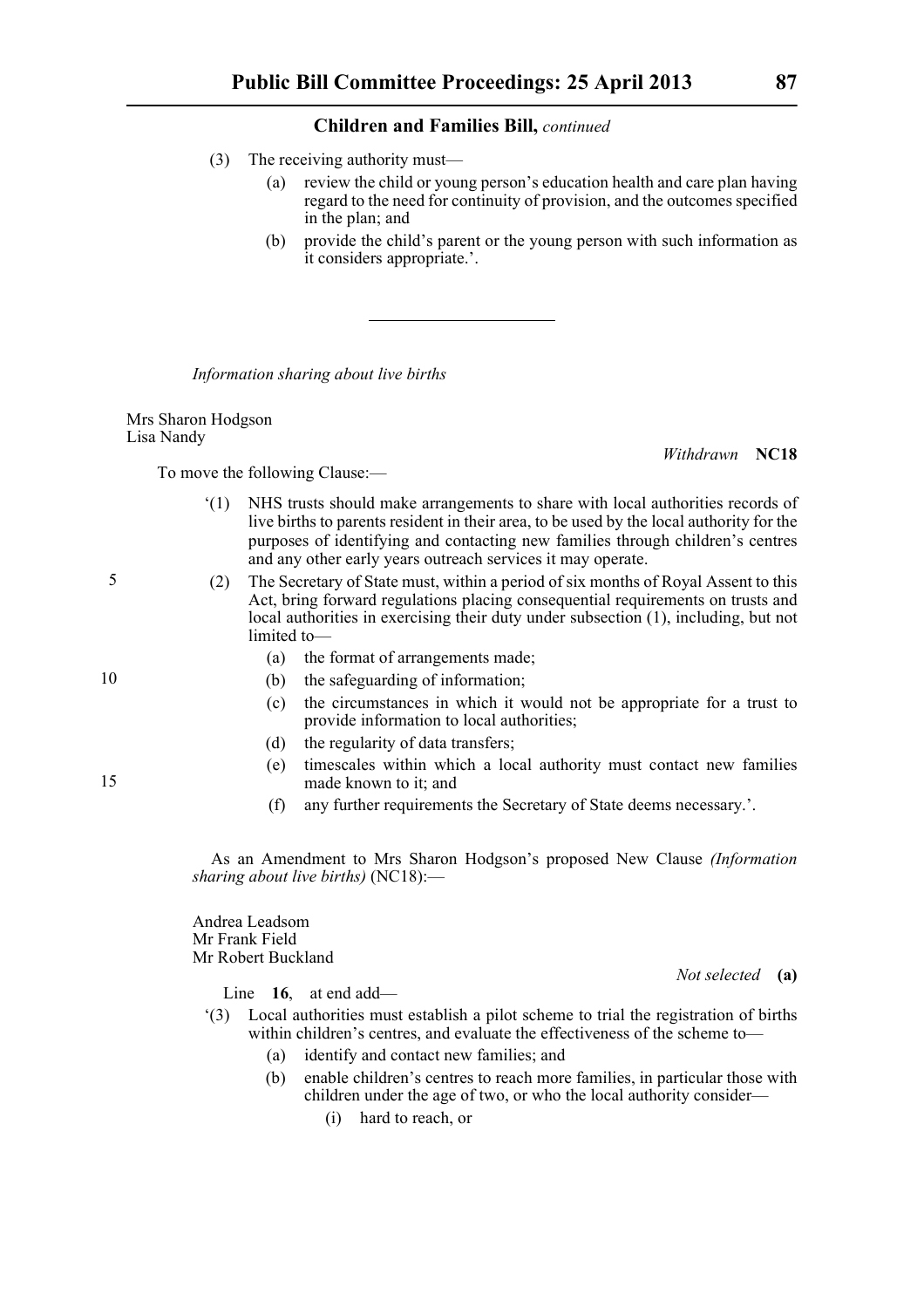(ii) vulnerable.'.

*Children and young people in mainstream schools with specified health conditions, without special educational needs*

Mrs Sharon Hodgson Lisa Nandy

*Not called* **NC19**

To move the following Clause:—

- '(1) The governing body of a mainstream school has a duty to produce and implement a medical conditions policy that defines how it plans to support the needs of children with specified health conditions.
- (2) The medical conditions policy must include provision about—
	- (a) the means by which records of the specified health conditions of children at the school are to be recorded and maintained; and
	- (b) the preparation of an individual healthcare plan for each child with a specified health condition which sets out the needs of that child arising from that condition.
- (3) The medical conditions policy must include requirements relating to the provision of appropriate training for school staff to support the implementation of individual healthcare plans.
- (4) In preparing an individual healthcare plan the governing body must—
	- (a) consult the parents of the child concerned and, where appropriate, the child about the contents of the plan; and
	- (b) there shall be a duty on NHS bodies to co-operate with the governing body in its preparation and implementation of individual healthcare plans.
- (5) Local authorities and clinical commissioning groups must co-operate with governing bodies in fulfilling their functions under this Act.
- (6) The Secretary of State may by regulations define 'specified health conditions' for the purposes of this section.
- (7) For the purposes of this section 'NHS bodies' has the same meaning as in the Health and Social Care Act 2012.'.

*Tribunal service: information on cases related to special educational needs*

Mrs Sharon Hodgson Lisa Nandy

*Not called* **NC20**

- '(1) The Secretary of State must collect information on all cases related to special educational needs which are considered by the Tribunal Service, including—
	- (a) the local authority involved;
	- (b) the cost to the Tribunal Service;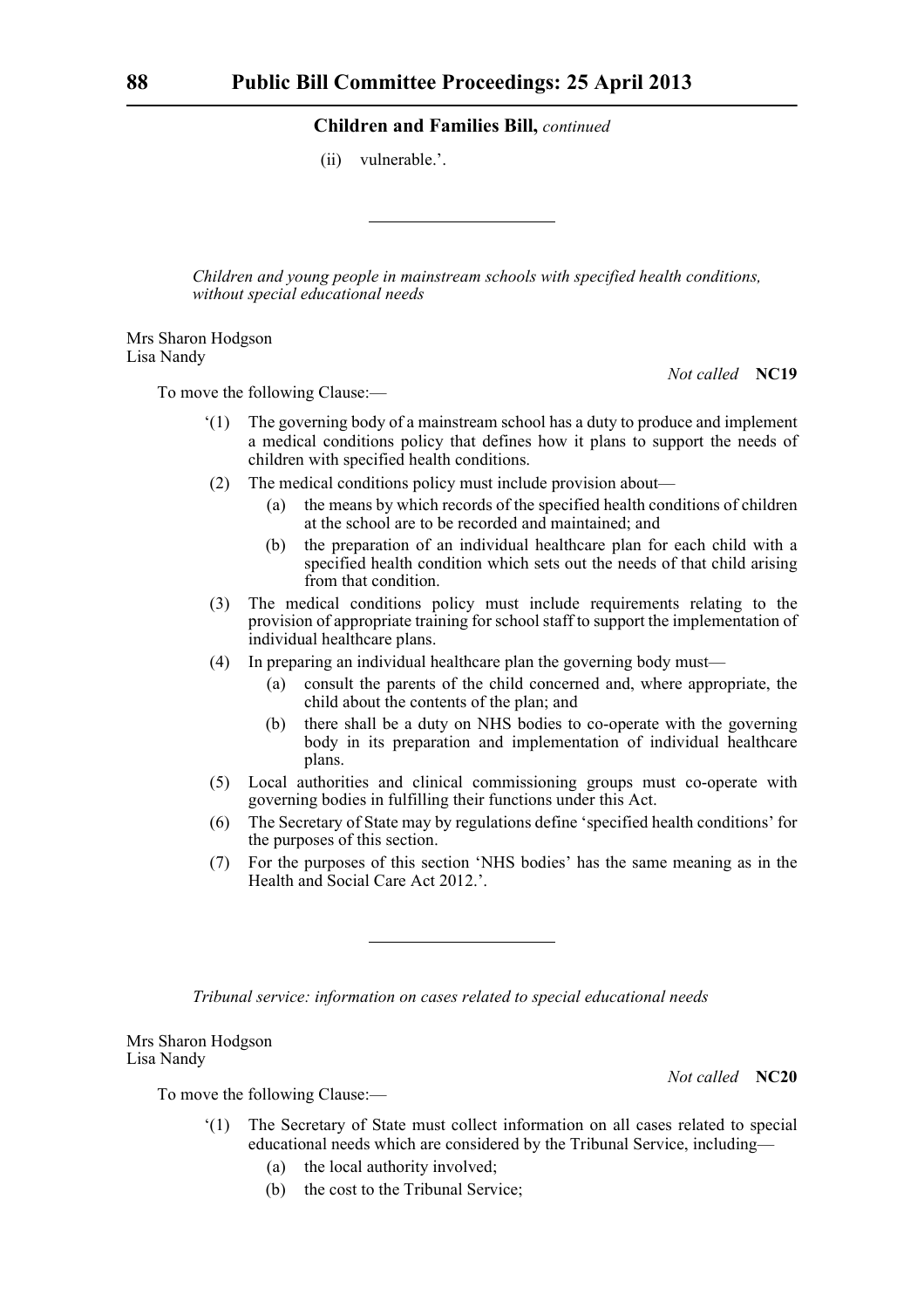- (c) the amount spent by the local authority on fighting each case;
- (d) the nature of each case; and
- (e) the outcome of each case.
- (2) The Secretary of State must collate and publish information collected in the exercise of his functions under subsection  $(1)$  once a year.
- (3) The following bodies must make arrangements to provide such information to the Secretary of State as is necessary to enable him to perform his functions under this section—
	- (a) the Tribunal Service;
	- (b) local authorities.'.

*Early years area SEN co-ordinators*

Mrs Sharon Hodgson Lisa Nandy

To move the following Clause:—

*Not called* **NC21**

- '(1) Local authorities must appoint sufficient full-time equivalent members of staff (to be known as Early Years Area SEN Co-ordinators) to have responsibility for coordinating provision for children in Ofsted-registered early years settings other than maintained nursery schools.
- (2) In assessing sufficiency of staffing levels under subsection (1) the local authority must have regard to—
	- (a) the number of children with special educational needs in its area registered with early years settings to which subsection (1) applies;
	- (b) the number and geographical location of early years settings to which subsection (1) applies.
- (3) Regulations may provide for—
	- (a) further considerations to be made by local authorities in exercising their duties under subsection (1);
	- (b) the specific responsibilities of Early Years Area SEN Co-ordinators.
- (4) The Secretary of State shall publish guidance to local authorities to assist in exercising their functions under subsection (1).
- (5) Local authorities must publish information on the provision of Early Years Area SEN Co-ordinators as part of exercising their duties under section 30 of this Act (local offer for children and young people with special educational needs).'.

*Application of Part 3 to detained children and young people*

Mrs Sharon Hodgson Lisa Nandy

To move the following Clause:—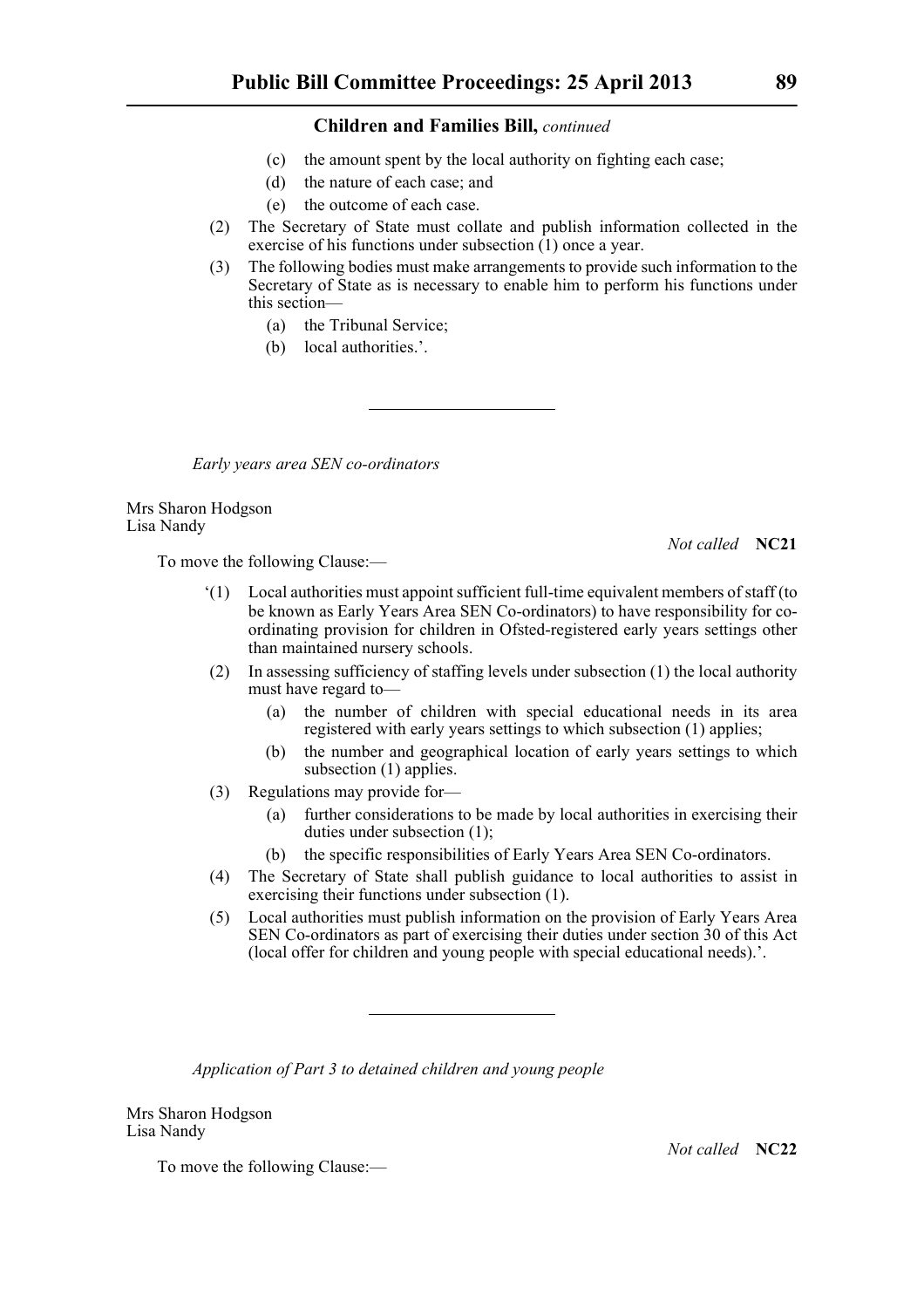- '(1) This section applies to children and young people detained in custody in pursuance of—
	- (a) an order made by a court, or
	- (b) an order of recall made by the Secretary of State.
- (2) Where a child or young person under the age of 18 to whom subsection (1) applies has an EHC plan immediately prior to commencing his or her custodial sentence, the local authority responsible for that child or young person must determine which elements of provision described in the said plan may be delivered during that sentence.
- (3) Where a child or young person under the age of 18 to whom subsection (1) applies has an EHC plan immediately prior to commencing his or her custodial sentence—
	- (a) if that sentence is greater than 13 weeks in minimum length, the responsible local authority may cease the plan;
	- (b) if the sentence is not more than 13 weeks in minimum length, the responsible local authority may consider whether it would be advantageous to continue to deliver any parts of the child or young person's EHC plan during his or her detention.
- (4) In the course of their considerations under subsections (2) and (3), the responsible local authority must consult—
	- (a) the child or young person concerned, and their family;
	- (b) the institution in which the child or young person will be detained;
	- (c) any organisations delivering education or training within or on behalf of the institution in which the child or young person will be detained, and;
	- (d) any professionals or agencies other than the local authority which currently provide services under the terms of the child or young person's EHC plan.
- (5) In the course of their considerations under subsections (2) and (3), the responsible local authority must have regard to—
	- (a) the nature of the crime for which the child or young person has been detained;
	- (b) the age of the child or young person;
	- (c) the previous educational outcomes of the child or young person;
	- (d) the views of those consulted by virtue of subsection (4), and;
	- (e) the level and appropriateness of education or training delivered within or on behalf of the institution in which the child or young person will be detained.'.

*Inclusion within mainstream schools and post-16 institutions*

Mrs Sharon Hodgson Lisa Nandy

*Not called* **NC23**

- '(1) This section applies where a child or young person with special educational needs attends a mainstream school or post-16 institution.
- (2) The relevant authority should use its best endeavours to ensure that—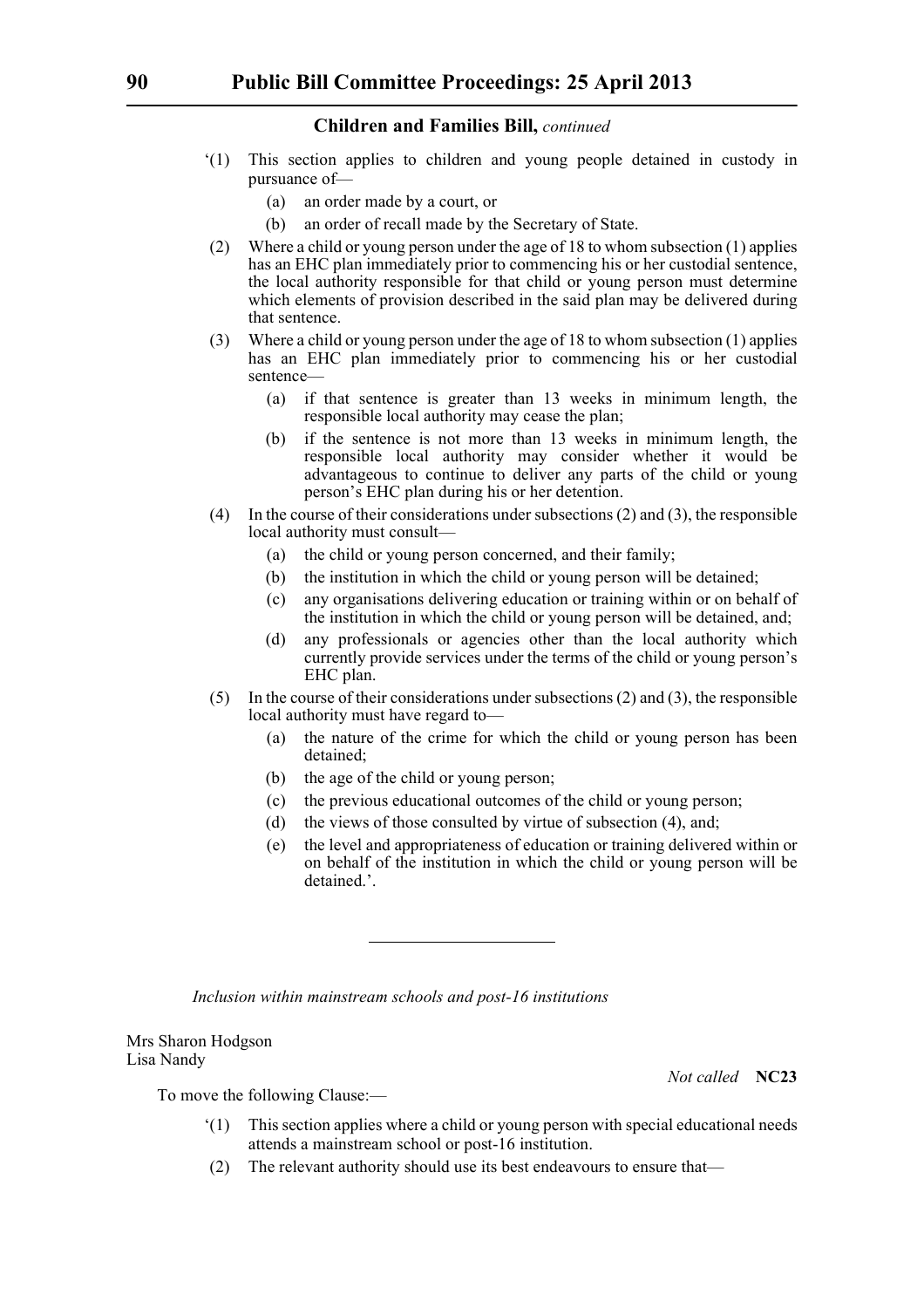- (a) the child or young person is able to access mainstream courses and qualifications within that institution;
- (b) all staff working at the school who may have contact with the child or young person are aware of the needs of that child or young person;
- (c) all web-based content provided by it or on its behalf meets British Standard 8878:2010; and
- (d) all students in attendance at the institution are able to play an active role in school life.
- (3) The relevant authority should produce and publish a document explaining how it meets its duties under this section.
- (4) The Secretary of State should, within one year of the commencement of this Act, produce guidance for schools and post-16 institutions to assist them in fulfilling their duties under this section.'.

*Inclusion: apprenticeships*

Mrs Sharon Hodgson Lisa Nandy

*Not called* **NC24**

To move the following Clause:—

- '(1) The Apprenticeships, Skills, Children and Learning Act 2009 is amended as follows:
- (2) After section 12(2) insert new subsection—
	- "(2A) The requirements specified should not adversely affect the participation of young people with special educational needs or disabilities in apprenticeship schemes, if they are able to perform at the prescribed occupational standard required by the apprenticeship framework.".'.

*Children and young people temporarily unable to attend mainstream school*

Mrs Sharon Hodgson Lisa Nandy

*Withdrawn* **NC25**

- '(1) This section applies where a child or young person of compulsory school age is unable to attend school for a period of between one and twenty four months.
- (2) The local authority responsible for a child or young person for whom subsection (1) applies must ensure that appropriate educational provision is available and provided to the child or young person concerned, and that any identified health or social care needs are provided for.
- (3) Regulations may specify acceptable reasons for which subsection (1) may apply, including, but not limited to—
	- (a) the placement of the child or young person in a certain school under section 39 of this Act is the subject of dispute;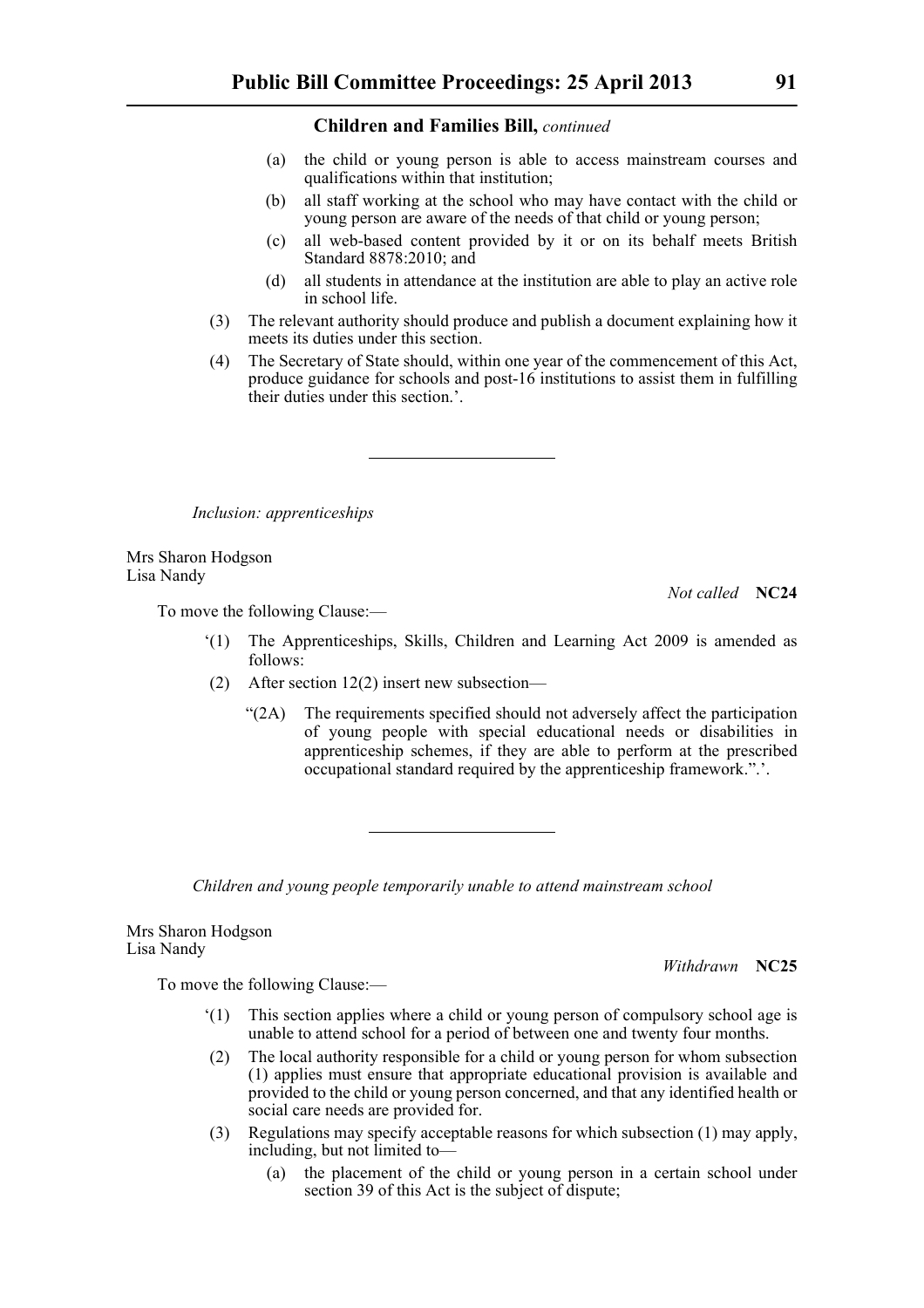- (b) the child or young person has been withdrawn from school while an EHC Plan is being prepared;
- (c) the child or young person has been withdrawn from school as a result of a diagnosed medical condition;
- (d) the child or young person has been withdrawn from school, whether by the school, their parents or themselves, as a result of bullying or fear of bullying;
- (e) the child or young person has been withdrawn from school as a result of a diagnosed mental condition or temporary mental instability, including phobia or trauma.
- (4) In discharging their duties under this section, a local authority must—
	- (a) consult with the child or young person and their family;
	- (b) consult with the school at which the child or young person is currently enrolled, or was last enrolled at;
	- (c) consult with professionals from any other agency known to be in contact with the child or young person and their family in relation to the reason for which the child or young person concerned has been withdrawn from school;
	- (d) continue to monitor the development of the child or young person concerned;
	- (e) have regard to the age and prior educational outcomes of the child or young person when determining provision, and
	- (f) consider the suitability of internet-based educational provision.'.

*Reporting on implementation of Part 3*

Mrs Sharon Hodgson Lisa Nandy

*Not called* **NC26**

To move the following Clause:—

'Within the period of one year beginning with the commencement of this Part, and every year thereafter, the Secretary of State must lay before Parliament a report about the effect of this Part.'.

*Access to therapeutic support*

Annette Brooke

To move the following Clause:—

- '(1) Where a child has been abused or harmed, or a child has been placed at risk of abuse or harm, the local authority or clinical commissioning group has a duty to provide health services, where appropriate.
- (2) In this section—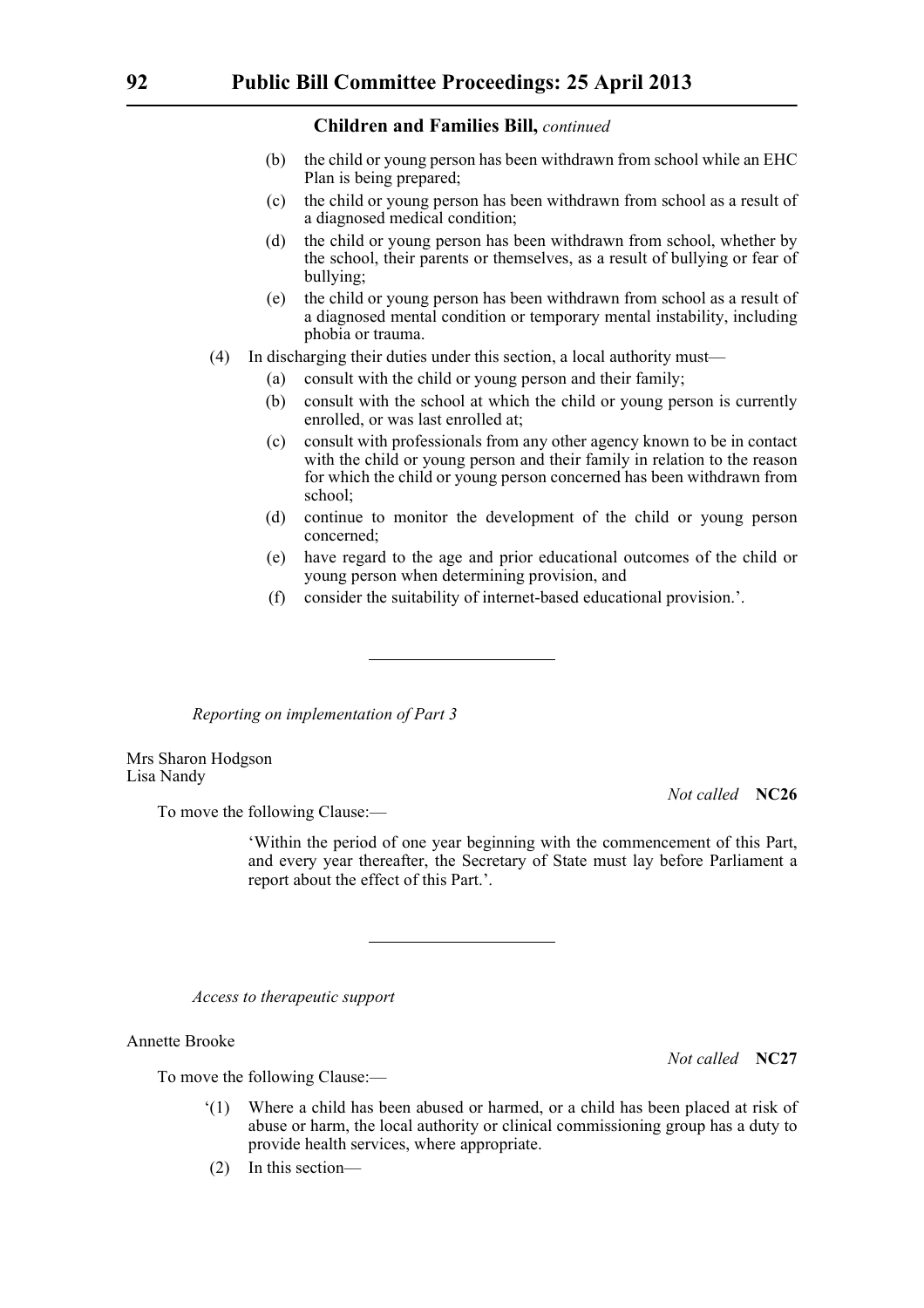- "health services" includes, but is not limited to, therapeutic counselling and other mental health services;
- "local authority" has the meaning given by subsection 13(9);
- "clinical commissioning group" has the meaning given by section 10 of the Health and Social Care Act 2012.'.

*Duty to promote the mental health and emotional wellbeing of looked after children*

Annette Brooke

*Not called* **NC28**

To move the following Clause:—

'In section 22 of the Children Act 1989 [General duty of local authority in relation to children looked after by them] after subsection (3A) insert the following new subsections—

- "(3B) The duty of a local authority under subsection (3)(a) to safeguard and promote the welfare of a child looked after by them includes in particular a duty to promote the child's mental health and emotional wellbeing.
- (3C) A local authority in England must appoint at least one person for the purposes of discharging the duties imposed by virtue of subsection (3B).
- (3D) A person appointed by a local authority under subsection (3C) must be an officer or the local authority, another local authority or a health body in England".'.

*Maintaining a register of sight impaired and severely sight impaired children and young people*

Annette Brooke

To move the following Clause:—

*Not called* **NC29**

'A local authority in England must establish and maintain a register of sight impaired and severely sight impaired children and young people who are ordinarily resident in its area.'.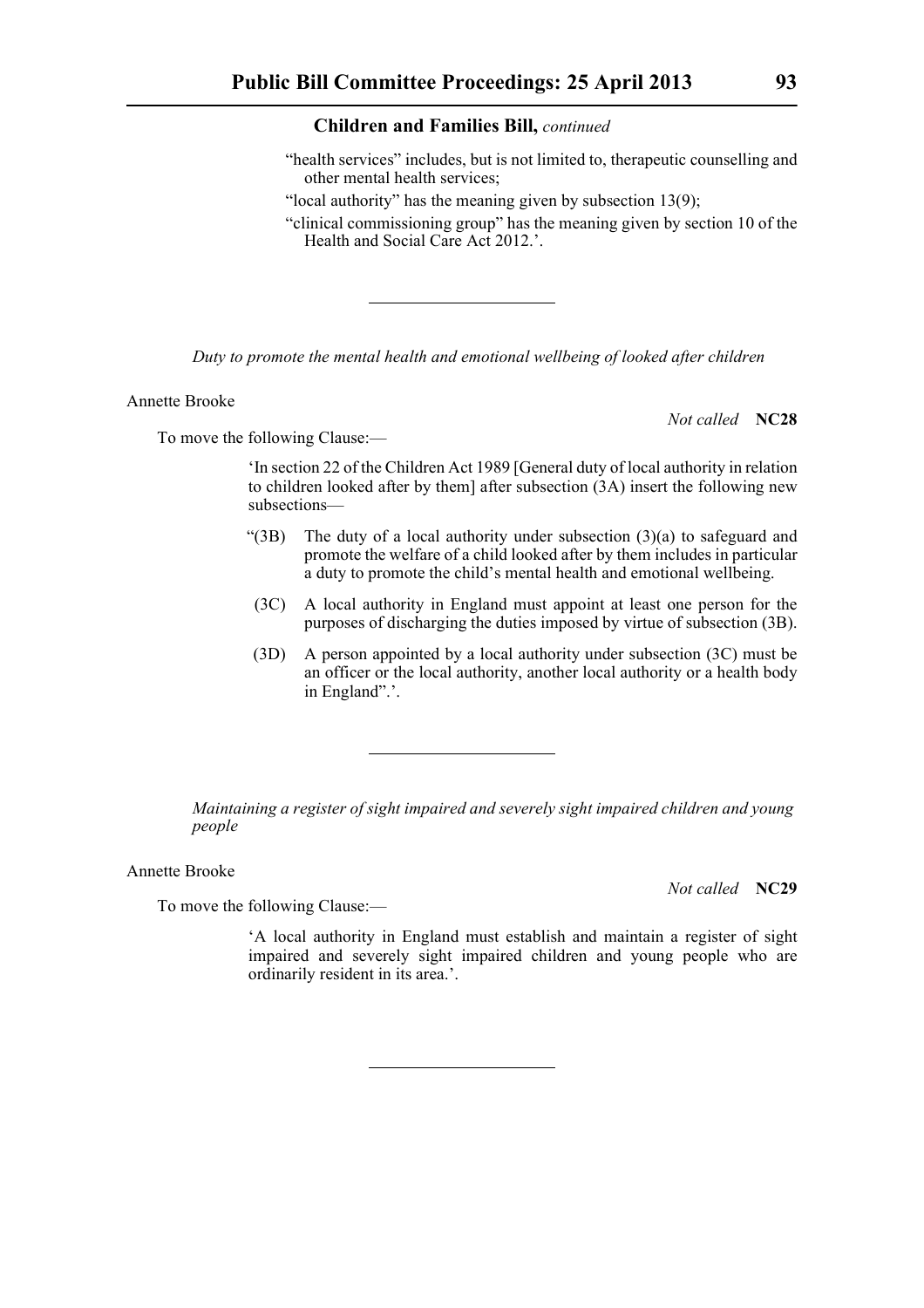*Duty to assess and meet young carers' needs for care and support*

Mr Robert Buckland Annette Brooke Lucy Powell

*Withdrawn* **NC30**

To move the following Clause:—

- '(1) Where it appears to a local authority that a child within their area may provide or be about to provide care to an adult or a child who is disabled, the authority must—
	- (a) assess whether the child has needs for support relating to their caring role (or is likely to have such needs in the future), and
	- (b) if the child is found to have such needs, set out what those needs are (or are likely to be in the future).
- (2) Having carried out an assessment under subsection (1), a local authority must meet those needs for support which it considers to be necessary to meet in order to safeguard and promote the child's welfare.
- (3) Having carried out an assessment under subsection (1), a local authority must also consider whether the adult is or may be eligible for assessment under the Care and Support Act 2013, and if so must ensure such an assessment is carried out unless that adult objects.
- (4) Having carried out an assessment under subsection (1), a local authority must consider whether, in the case of a child who is caring for a disabled child, the child being cared for requires an assessment under the Children Act 1989 and if so shall carry out that assessment unless the person with parental responsibility for that child objects.
- (5) The Secretary of State shall issue guidance in relation to the duties set out above having consulted with persons whom the Secretary of State considers to be appropriate, the said guidance to be issued under section 7 of the Local Authority Social Services Act 1970.
- (6) Any service provided by an authority in the exercise of functions conferred on them under this section may be provided for the family or for any member of the child's family, and may include—
	- (a) services to the adult the child is providing care for to meet the adult's needs for care and support; and
	- (b) services to the adult to enhance their parenting capacity.

If such services are provided with a view to safeguarding and promoting the child's welfare.'.

*Inspection and review of local authorities in England*

# Mr Robert Buckland

To move the following Clause:—

- '(1) Section 135 of the Education and Inspections Act 2006 is amended as follows.
- (2) After section  $135(1)(e)$ , insert—
	- "(ea) the functions conferred on the authority under Part 3 of the Children and Families Act 2013.".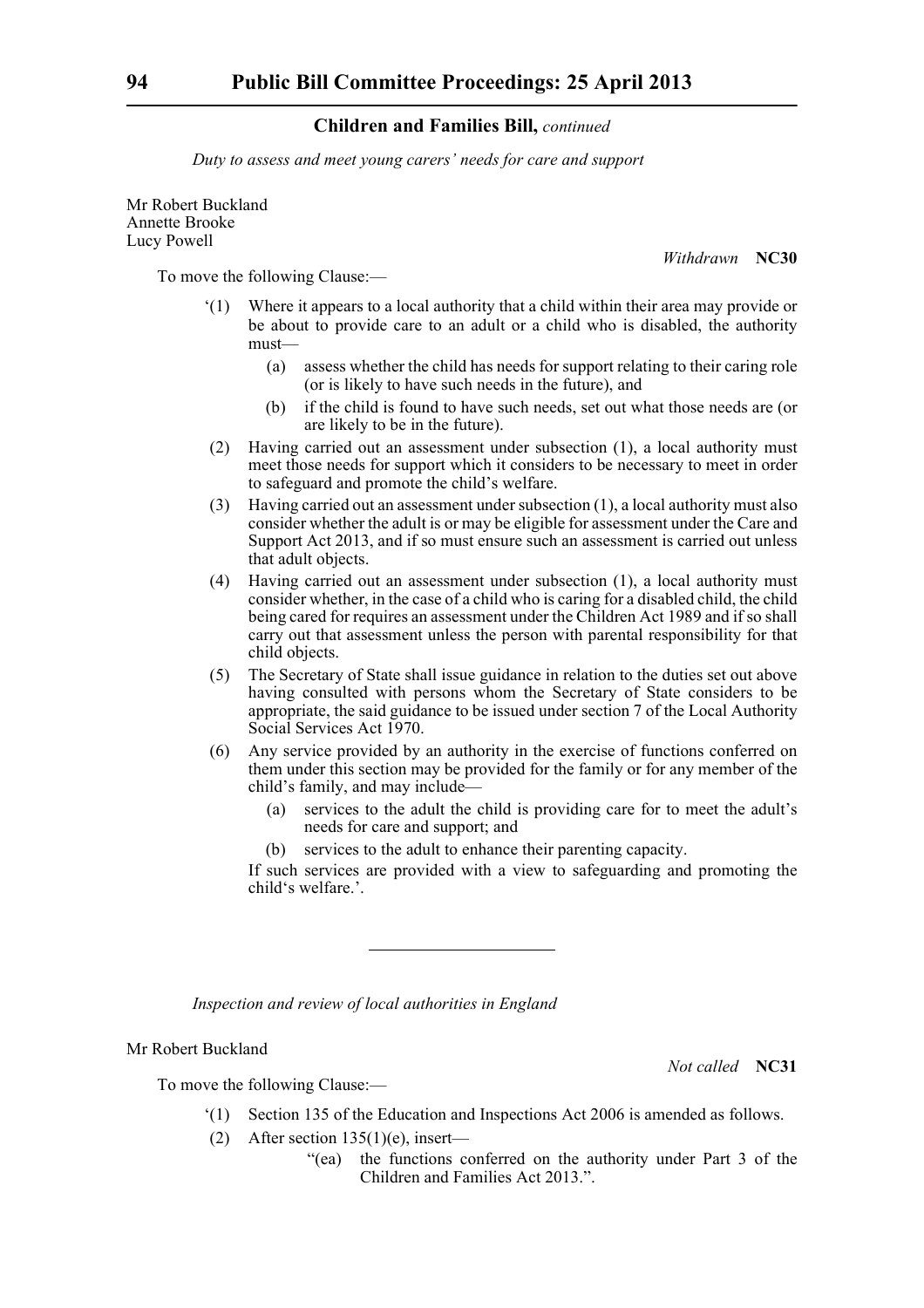- (3) After section 136(4), insert—
	- "(5) The Chief Inspector must inspect the performance by an authority in supporting children and young people with special educational needs.".'.

*Registration of births within children's centres: pilot scheme*

Andrea Leadsom Mrs Sharon Hodgson Mr Frank Field

*Not selected* **NC32**

- '(1) The Secretary of State must, by regulations, establish a pilot scheme to trial the registration of births within children's centres.
- (2) The pilot scheme established under this section must name no less than six local authorities in which the registration of births within children's centres will be trialled.
- (3) The Secretary of State must make available funding for the pilot schemes established under this section.
- (4) Pilot schemes established under this section should—
	- (a) last not less than 12 months and not more than 24; and
	- (b) be evaluated by an independent body.
- (5) The independent body evaluating the pilot schemes in accordance with paragraph (4)(b) must present a report to the Secretary of State within three months of their conclusion, assessing the effectiveness of the pilot schemes against criteria including—
	- (a) cost effectiveness;
	- (b) the levels of engagement with children's centres by new parents;
	- (c) an analysis of the changes in relationship between the children's centres and families; and
	- (d) the change in health and developmental indicators within their catchment areas.
- (6) Regulations under this section—
	- (a) shall be made by statutory instrument, and
	- (b) may not be made unless a draft has been laid before and approved by resolution of each House of Parliament.
- (7) Before regulations under subsection (6) are laid before Parliament the Secretary of State must consult—
	- (a) local authorities and directors of children's services;
	- (b) organisations other than local authorities involved in the management of children's centres;
	- (c) the Department for Health and health agencies, and
	- (d) any other person or organisation he may deem appropriate.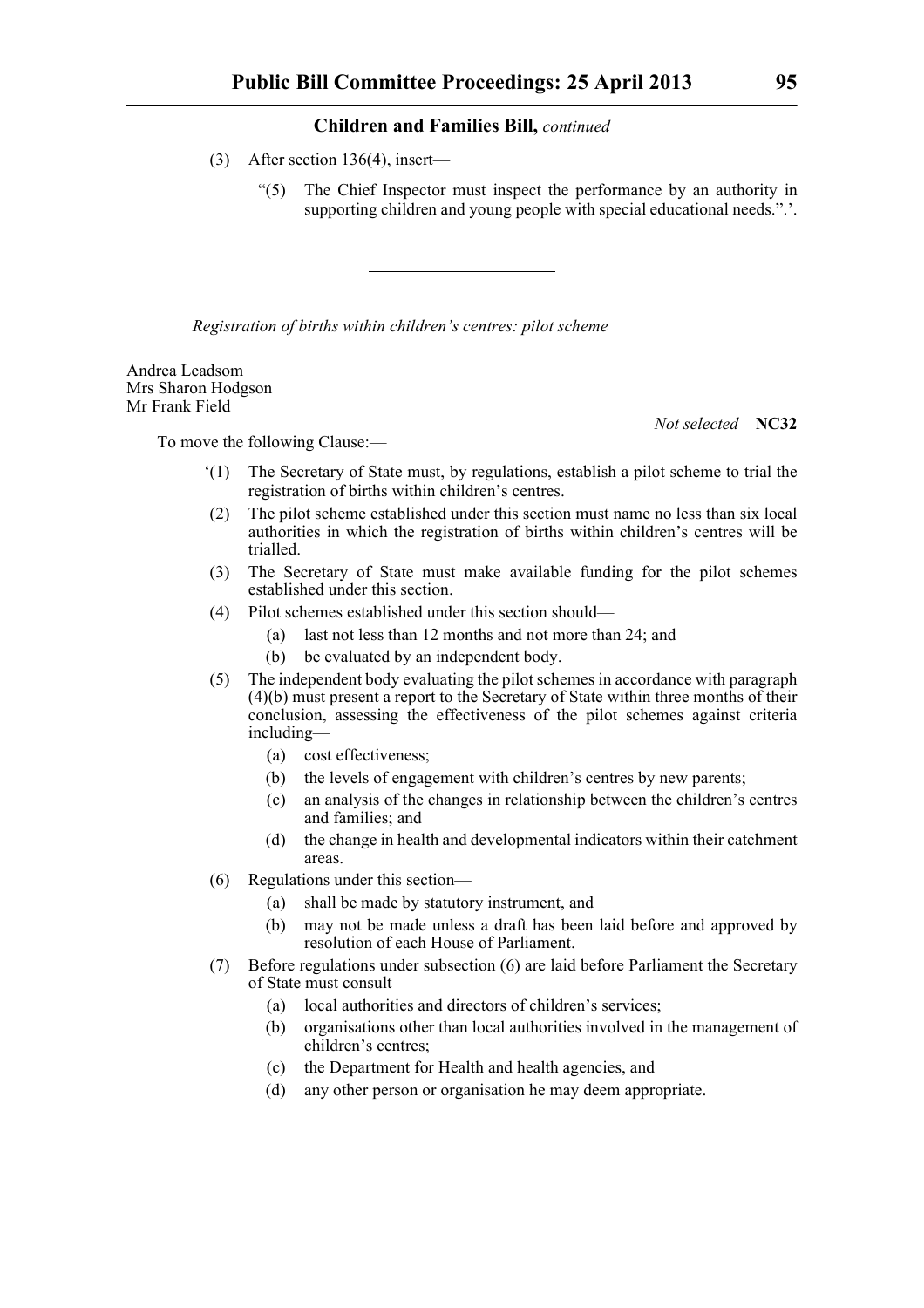(8) In this section "children's centre" has the meaning given by section 5A(4) (Arrangements for provision of children's centres) of the Childcare Act 2006.'.

*Registration of births to take place only at children's centres*

Andrea Leadsom Mrs Sharon Hodgson Mr Robert Buckland

To move the following Clause:—

*Not selected* **NC33**

- '(1) The Births and Deaths Registration Act 1953 is amended as follows.
- (2) After section 14A (re-registration after declaration of parentage) insert—

# **"14B Registration of births to take place only at children's centres**

Information relating to the birth of every child born in England required to be given under this Part, and any duty under this Part to sign the register of births, may be given or fulfilled only at a children's centre, as defined in section 5A of the Childcare Act 2006 (arrangements for provision of children's centres).".'.

*Report of inspections of home-based child care settings*

Andrea Leadsom Mrs Sharon Hodgson

*Not called* **NC34**

To move the following Clause:—

'In section 50 of the Childcare Act 2006 (report of inspections) in subsection (1) after paragraph (c) insert—

"(ca) how well home-based child care setting meet the attachment needs of children under two,".'.

*Inclusive and accessible education, health and social care provision*

Mr Robert Buckland

*Not called* **NC36**

To move the following Clause:—

'In exercising a function under Part 3 of this Act, a local authority and NHS bodies in England must promote and secure inclusive and accessible education,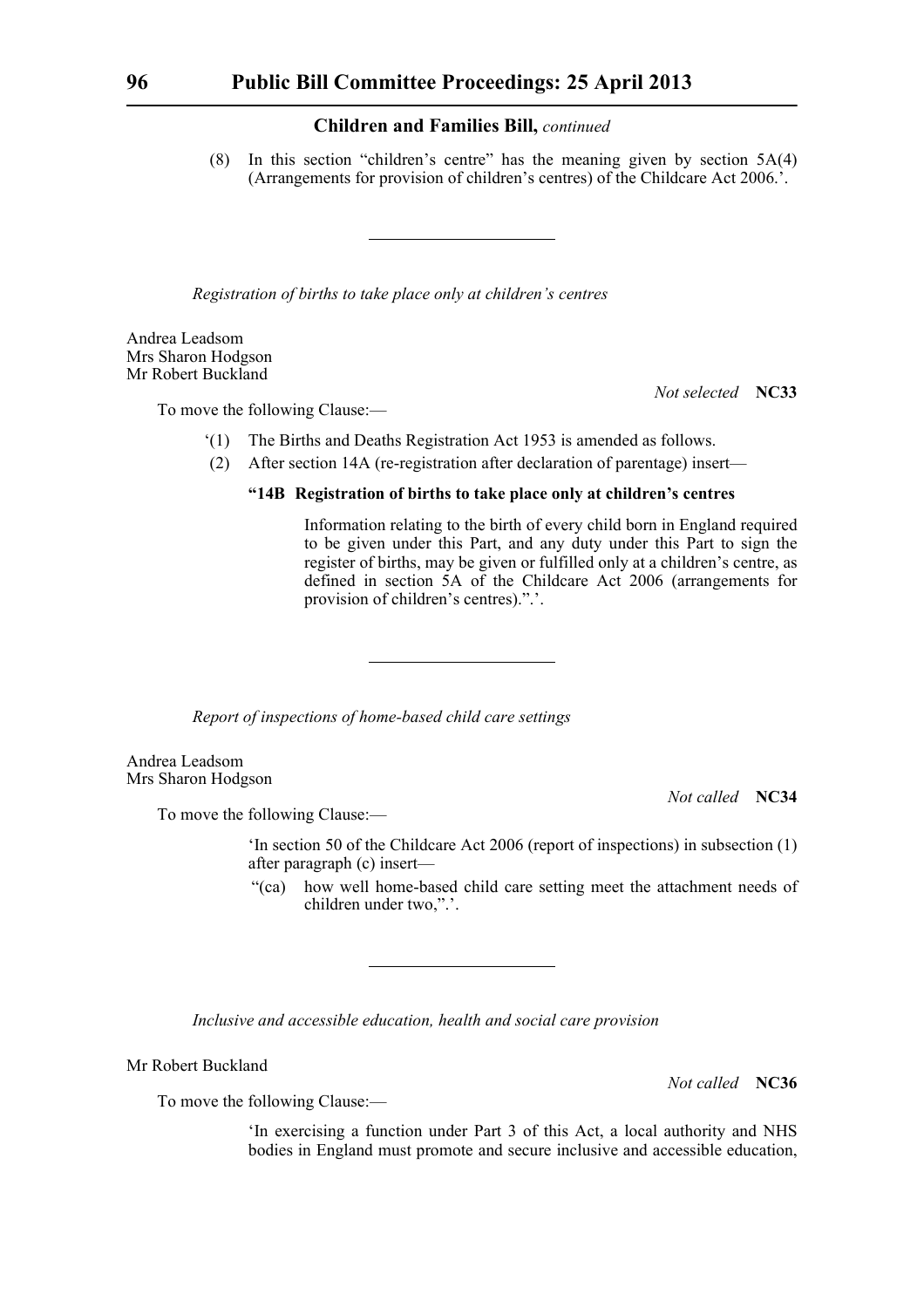health and social care provision to support children, young people and their families.'.

*Constraints on Children's Commissioner*

Mr Steve Reed

To move the following Clause:—

*Not called* **NC37**

'In Schedule 1 to the Children Act 2004, in paragraph 1 (status) after subparagraph (2) insert—

- "(3) The Minister shall have due regard to the desirability of ensuring that the Children's Commissioner is under as few constraints as reasonably possible in determining—
	- (a) the Commissioner's activities,
	- (b) the Commissioners's timetables, and
	- (c) the Commissioner's priorities.".'.

*Staff to child ratios: Ofsted-registered childminder settings*

Mrs Sharon Hodgson Lisa Nandy Lucy Powell

*Negatived on division* **NC38**

- '(1) This section applies to Ofsted-registered childminder settings.
- (2) The ratio of staff to children under the age of eight must be no less than one to six, where—
	- (a) a maximum of three children may be young children;
	- (b) a maximum of one child is under the age of one.
- (3) Any care provided by childminders for older children must not adversely affect the care of children receiving early years provision.
- (4) If a childminder can demonstrate to parents, carers and inspectors, that the individual needs of all the children are being met, then in addition to the ratio set out in subsection (2), they may also care for—
	- (a) babies who are siblings of the children referred to in subsection (2), or
	- (b) their own baby.
- (5) If children aged between four and five years only attend the childminding setting outside of normal school hours or the normal school term time, they may be cared for at the same time as three other young children, provided that at no time does the ratio of staff to children under the age of eight exceed one to six.
- (6) If a childminder employs an assistant or works with another childminder, each childminder or assistant may care for the number of children permitted by the ratios specified in subsections (2), (4) and (5).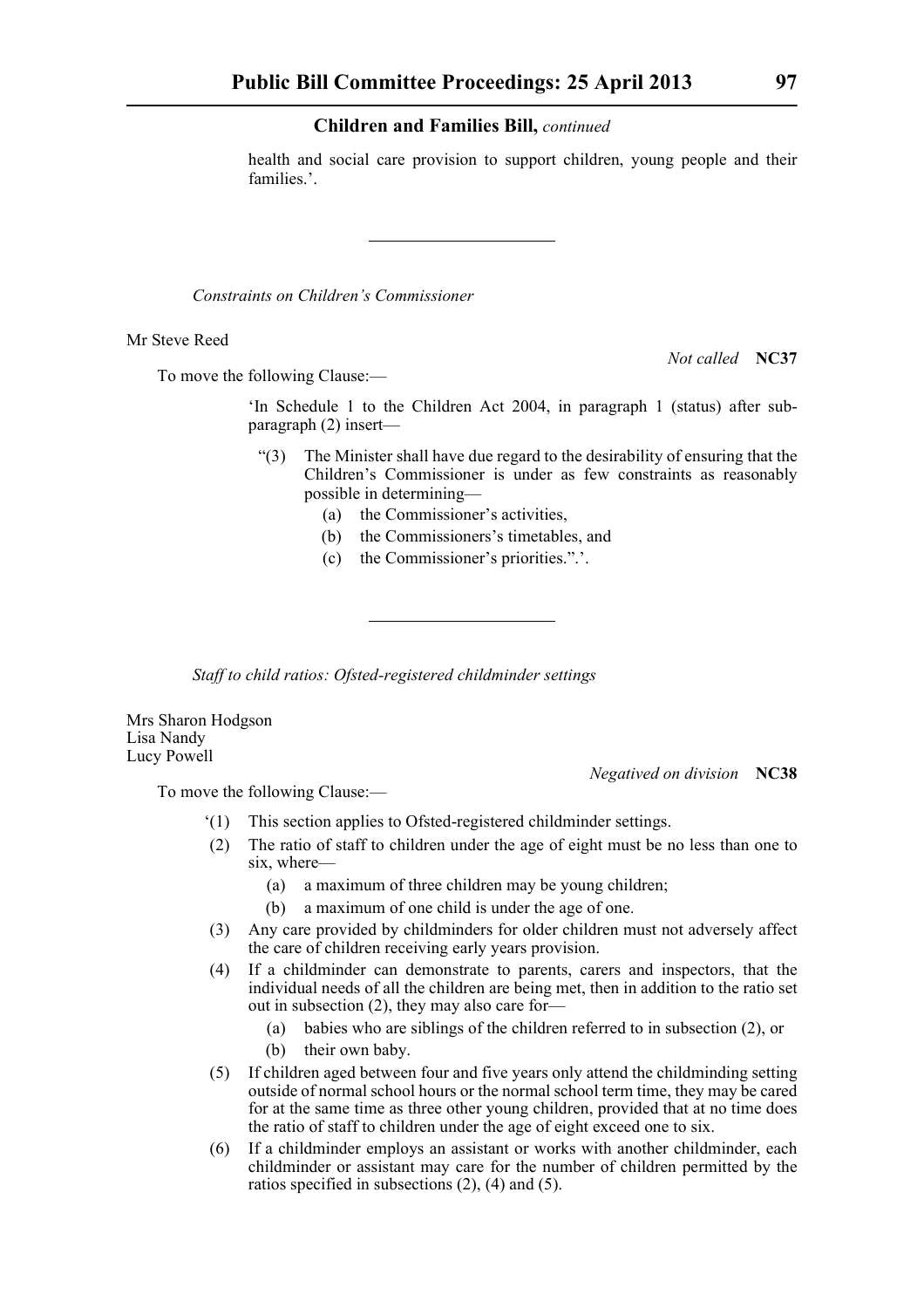- (7) Children may only be left in the sole care of a childminder's assistant for two hours in a single day.
- (8) Childminders must obtain the permission of a child's parents or carers before that child can be left in the sole care of a childminder's assistant.
- (9) The ratios in subsections  $(2)$ ,  $(4)$  and  $(5)$  apply to childminders providing overnight care, provided that the children are continuously monitored, which may be through the use of electronic equipment.
- (10) For the purposes of this section a child is—
	- (a) a "young child" up until 1 September following his or her fifth birthday.
	- (b) an "older child" after the 1 September following his or her fifth birthday.'.

*Staff to child ratios: Ofsted-registered non-domestic childminder*

Mrs Sharon Hodgson Lisa Nandy Lucy Powell

To move the following Clause:—

*Negatived on division* **NC39**

- '(1) This section applies to Ofsted-registered, non-domestic childcare settings.
- (2) For children aged under two—
	- (a) the ratio of staff to children must be no less than one to three;
	- (b) at least one member of staff must hold a full and relevant level 3 qualification, and must be suitably experienced in working with children under two;
	- (c) at least half of all other members of staff must hold a full and relevant level 2 qualification;
	- (d) at least half of all members of staff must have received training in care for babies; and
	- (e) where there is a dedicated area solely for children under two years old, the member of staff in charge of that area must, in the judgement of their employer, have suitable experience of working with children under two years old.
- (3) For children between the ages of two and three—
	- (a) the ratio of staff to children must be no less than one to four;
	- (b) at least one member of staff must hold a full and relevant level 3 qualification; and
	- (c) at least half of all other members of staff must hold a full and relevant level 2 qualification.
- (4) Where there is registered early years provision, which operates between 8 am and 4 pm, and a member of staff with Qualified Teacher Status, Early Years Professional Status or other full and relevant level 6 qualification is working directly with the children, for children aged three and over—
	- (a) the ratio of staff to children must be no less than one to 13; and
	- (b) at least one other member of staff must hold a full and relevant level 3 qualification.
- (5) Where there is registered early years provision, which operates outside the hours of 8 am and 4 pm, and between the hours of 8 am and 4 pm where a member of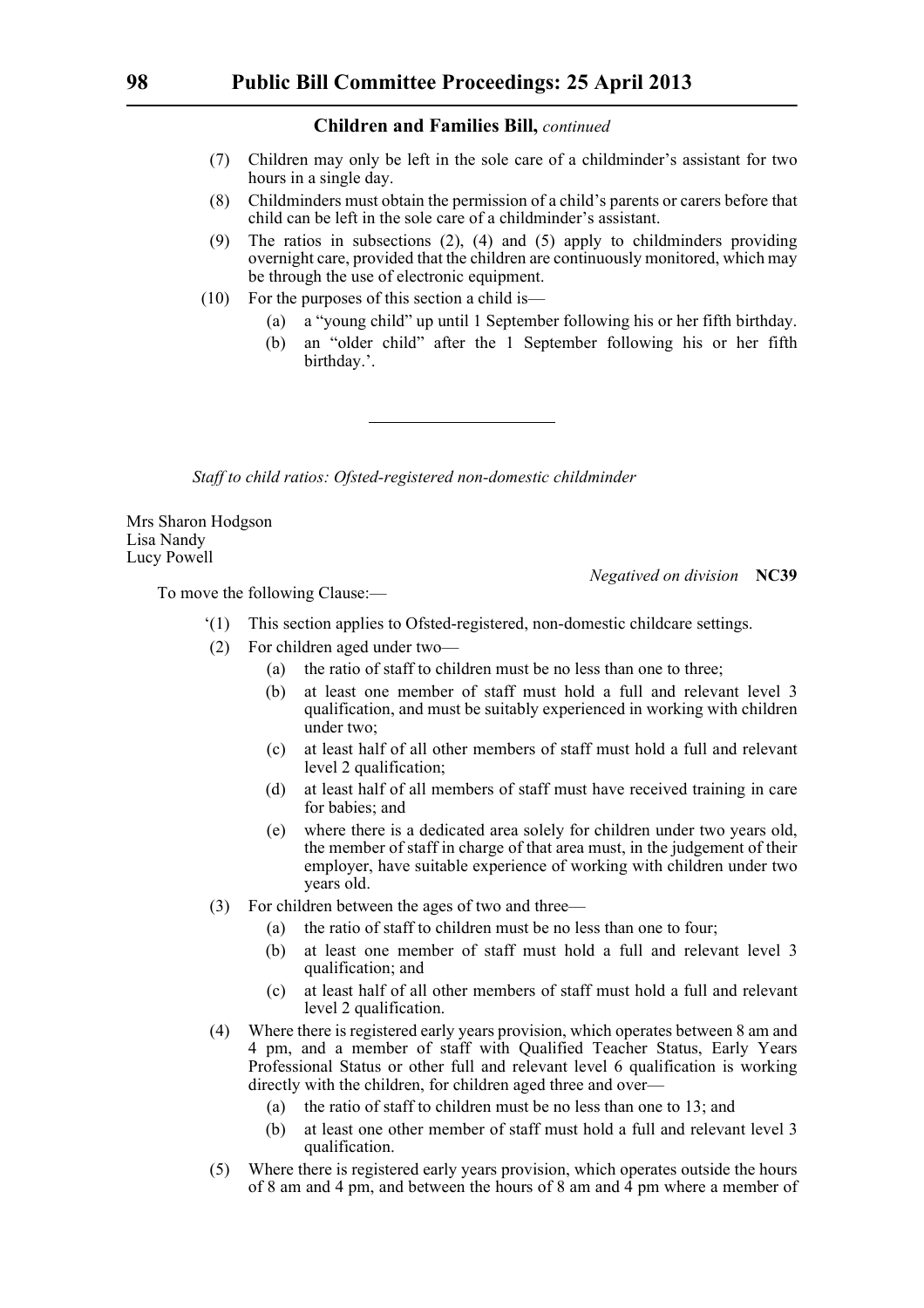staff with Qualified Teacher Status, Early Years Professional Status or other full and relevant level 6 qualification is not working directly with the children, for children aged three and over—

- (a) the ratio of staff to children must be no less than one to eight;
- (b) at least one member of staff must hold a full and relevant level 3 qualification; and
- (c) at least half of all other staff must hold a full and relevant level 2 qualification.
- (6) In independent schools where—
	- (a) a member of staff with Qualified Teacher Status, Early Years Professional Status or other full and relevant level 6 qualification;
	- (b) an instructor; or
	- (c) a suitably qualified overseas-trained teacher is working directly with the children, for children aged three and over—
		- (i) for classes where the majority of children will reach the age of five or older within the school year, the ratio of staff to children must be no less than one to 30;
		- (ii) for all other classes the ratio of staff to children must be no less than one to 13; and
		- (iii) at least one other member of staff must hold a full and relevant level 3 qualification.
- (7) In independent schools where there is—
	- (a) no member of staff with Qualified Teacher Status, Early Years Professional Status or other full and relevant level 6 qualification;
	- (b) no instructor; or
	- (c) no suitably qualified overseas-trained teacher, working directly with the children, for children aged three and over—
		- (i) the ratio of staff to children must be no less than one to eight;
		- (ii) at least one member of staff must hold a full and relevant level 3 qualification; and
		- (iii) at least half of all other members of staff must hold a full and relevant level 2 qualification.
- (8) In maintained nursery schools and nursery classes in maintained schools (except reception classes)—
	- (a) the ratio of staff to children must be no less than one to 13;
	- (b) at least one member of staff must be a school teacher as defined by subsection 122(3) [Power to prescribe pay and conditions] of the Education Act 2002 and Schedule 2 to the Education (School Teachers' Qualifications) (England) Regulations 2003; and
	- (c) at least one other member of staff must hold a full and relevant level 3 qualification.
- (9) The Secretary of State may make provision in statutory guidance to—
	- (a) define qualifications as "full and relevant"; and
	- (b) define "suitable experience" for those working with children under two.
- (10) If HM Chief Inspector of Education is concerned about the quality of provision or the safety and well-being of children in a setting he may impose different ratios.'.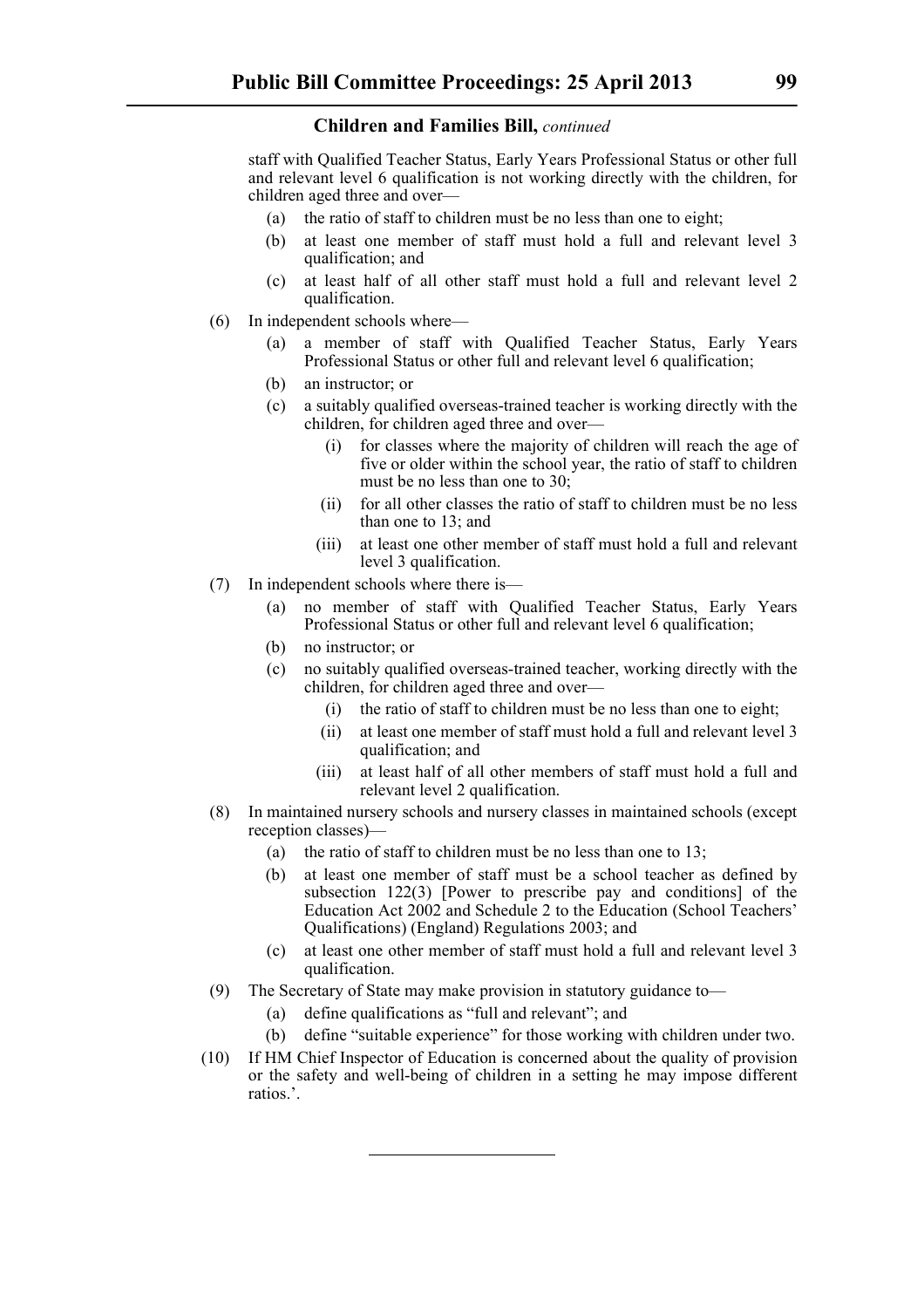*Information on children's centres*

Mrs Sharon Hodgson Lisa Nandy

*Not called* **NC40**

To move the following Clause:—

- '(1) The Secretary of State must compile and publish information on children's centres in England every three months, including—
	- (a) the number of registered children's centres in each local authority area;
	- (b) the annual budget of each children's centre in each local authority area;
	- (c) the total weekly opening hours of each centre in each local authority area;
	- (d) any changes in the figures for (a), (b) or (c) since the same period in the preceding year; and
	- (e) any other information he deems useful to compile and publish.
- (2) Local authorities are obliged to provide information requested by the Secretary of State in pursuance of his duties under subsection (1), in a format specified by him.
- (3) The Secretary of State must publish information in an accessible format, not later than three months after the information has been provided by the local authorities.
- (4) The Secretary of State may charge a prescribed fee for providing information compiled under this section in paper form.
- (5) The level of fee charged under subsection (5) must not exceed the cost of production and supply.
- (6) In this section "Children's Centre" has the meaning given by section 5A(4) [Arrangements for provision of children's centres] of the Childcare Act 2006.'.

*Duty to ensure sufficient support*

Mrs Sharon Hodgson Lisa Nandy

*Not called* **NC41**

- '(1) It shall be the general duty of every local authority to take steps to ensure that, so far as reasonably practicable, a range and level of services are provided sufficient to improve the wellbeing of young carers who are ordinarily resident in their area.
- (2) The reference in subsection (1) to services may include those provided by institutions referred to elsewhere in this Act, as well as to those provided on a regular basis by charitable and voluntary organisations.
- (3) In discharging its duty under subsection (1), a local authority must have regard to—
	- (a) data gathered by other agencies in exercising their duties under sections [*Health bodies: duties with respect to young carers*], [*Schools: duties with respect to young carers*] and [*Further and higher education institutions: duties with respect to student carers*];
	- (b) any guidance given from time to time by the Secretary of State.'.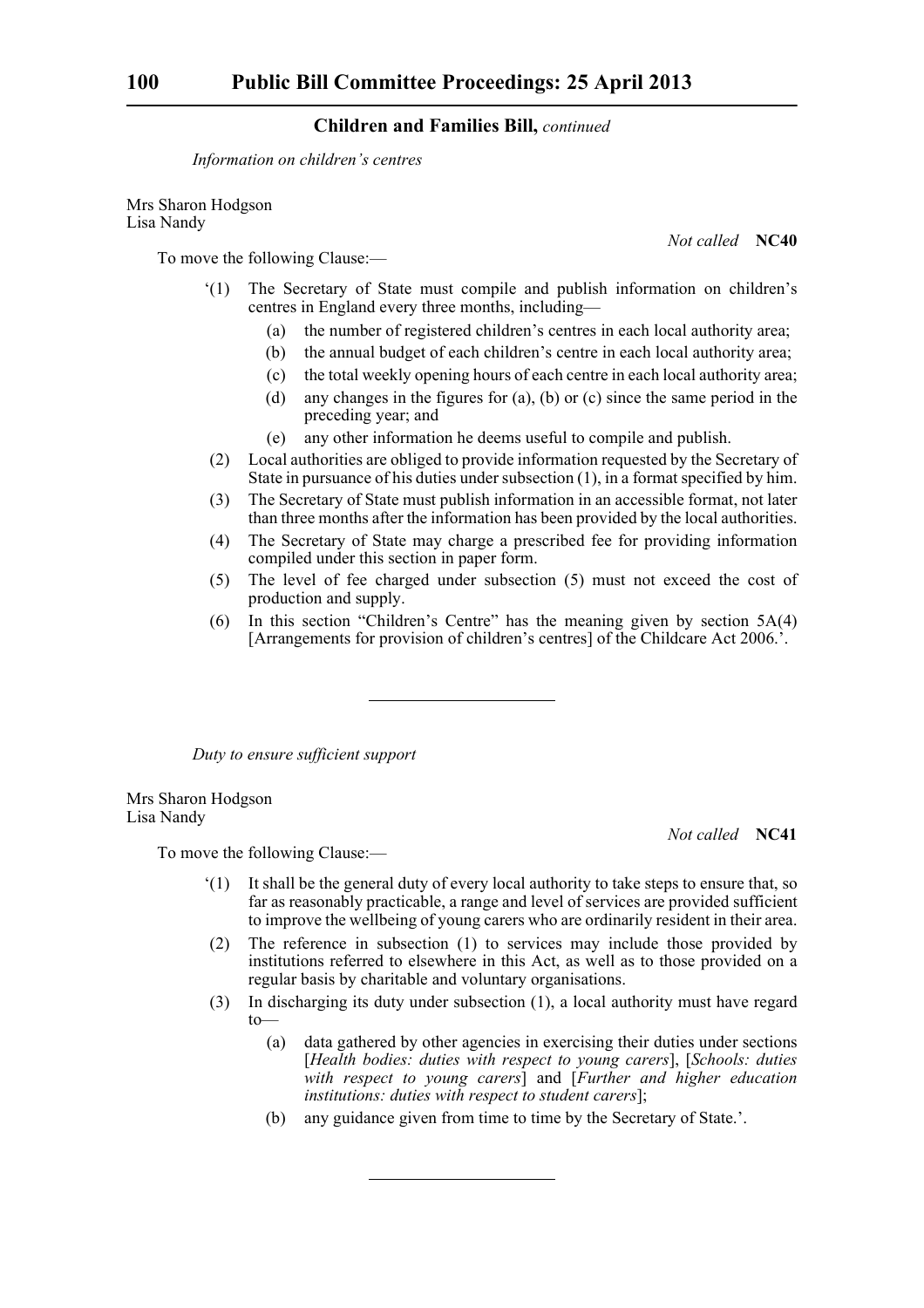*Duty to assess social care provision for young carers*

Mrs Sharon Hodgson Lisa Nandy

To move the following Clause:—

- '(1) In determining for the purposes of section [*Duty to ensure sufficient support*] whether the provision of social care support is sufficient to meet the needs of young carers, a local authority must—
	- (a) undertake an assessment of social care needs of disabled people and young carers in their area;
	- (b) undertake an assessment of the sufficiency of the supply of social care services for disabled people and young carers in their area;
	- (c) publish a strategy setting out the steps to ensuring sufficiency of supply of social care services for disabled people and young carers in their area; and
	- (d) have regard to any guidance given from time to time by the Secretary of State.
- (2) In relation to paragraphs  $(1)(a)$  and (b), the Secretary of State may by regulations define the assessments of social care needs and sufficiency of supply of social care services.'.

*Health bodies: duties with respect to young carers*

Mrs Sharon Hodgson Lisa Nandy

To move the following Clause:—

*Not called* **NC43**

- '(1) In exercising their general functions health bodies must—
	- (a) promote and safeguard the well-being of young carers;
	- (b) ensure that effective procedures exist to identify patients who are or are about to become carers;
	- (c) ensure that effective procedures exist to identify patients who it may be reasonably assumed may be receiving care from a child or young person for whom they are responsible;
	- (d) ensure that appropriate systems exist to ensure that carers receive appropriate information and advice; and
	- (e) ensure that systems are in place to ensure that the relevant general medical services are rendered to their patients who are young carers, or to the young carers of their patients.
- (2) In relation to paragraphs (1)(b), (c) and (d), the Secretary of State may by regulations further provide for the strategies to be developed.'.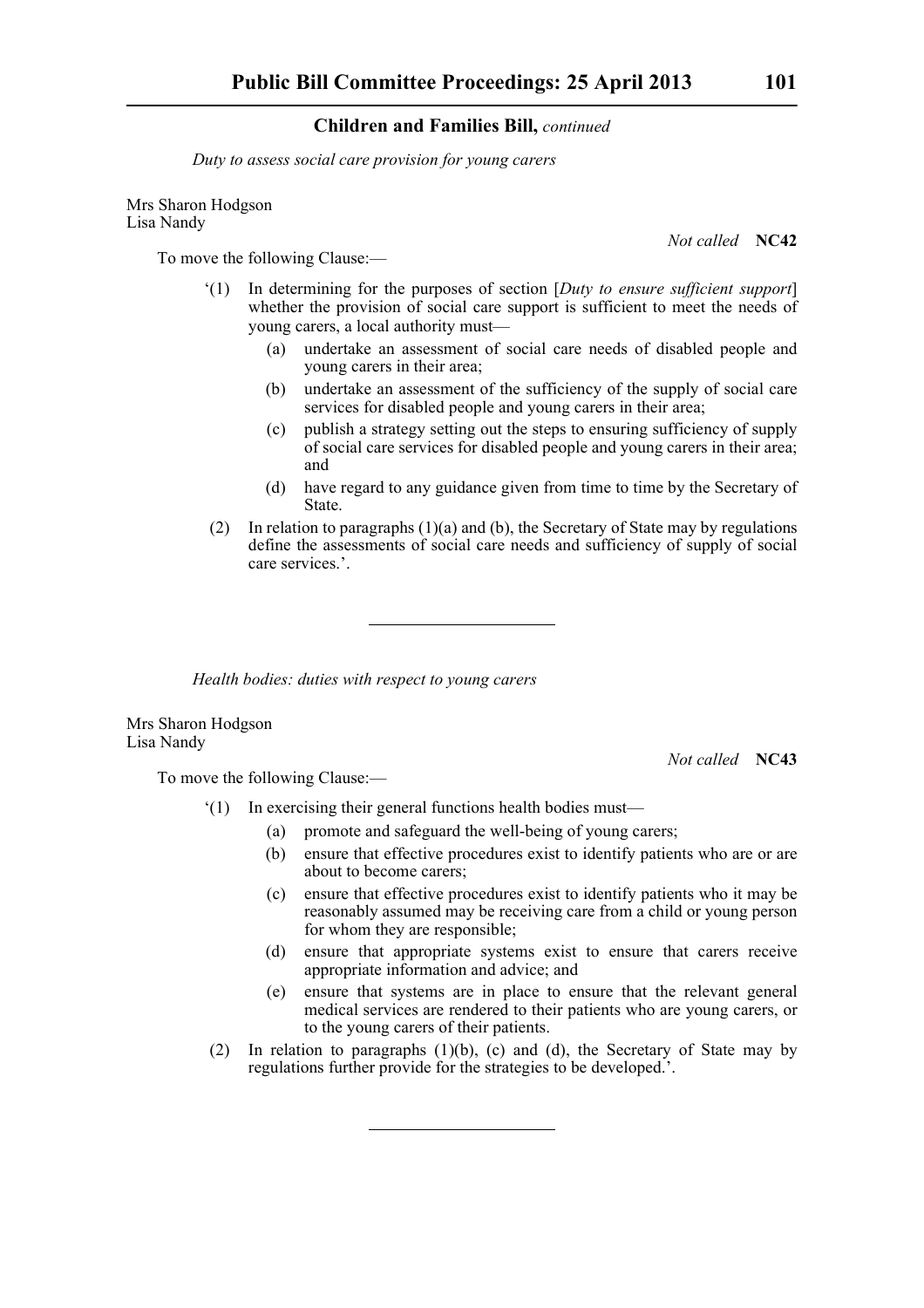*Schools: duties with respect to young carers*

Mrs Sharon Hodgson Lisa Nandy

*Not called* **NC44**

To move the following Clause:—

- '(1) The appropriate authorities of schools must ensure that, within 12 months of the passing of this Act, they take all reasonable steps to ensure that there is in place a policy which—
	- (a) identifies young carers within the school; and
	- (b) makes arrangements for the provision within school of appropriate support to promote the well-being and improve the educational attainment of pupils who are young carers.
- (2) In discharging its duty under subsection (1), where appropriate the authority must—
	- (a) consult with the family of the child or young person identified, or the young person themselves;
	- (b) involve the local authority in which the identified pupil is ordinarily resident;
	- (c) refer the identified pupil to additional services outside the school;
	- (d) have regard to any guidance given from time to time by the Secretary of State.
- (3) The "appropriate authority" for a school is—
	- (a) in the case of a maintained school, the governing body;
	- (b) in the case of an Academy, the proprietor;
	- (c) in the case of a pupil referral unit, the management committee.'.

*Further and higher educational institutions: duties with respect to student carers*

Mrs Sharon Hodgson Lisa Nandy

To move the following Clause:—

- '(1) The responsible body of an institution to which this section applies must, within 12 months of the passing of this Act, identify or make arrangements to identify student carers and have a policy in place on promoting the well-being of student carers.
- (2) This section applies to—
	- (a) a university;
	- (b) any other institution within the higher education sector;
	- (c) an institution within the further education sector.
- (3) A responsible body is—
	- (a) in the case of an institution in paragraphs  $(2)(a)$  or (b), the governing body;
	- (b) in the case of a college of further education under the management of a board of management, the board of management;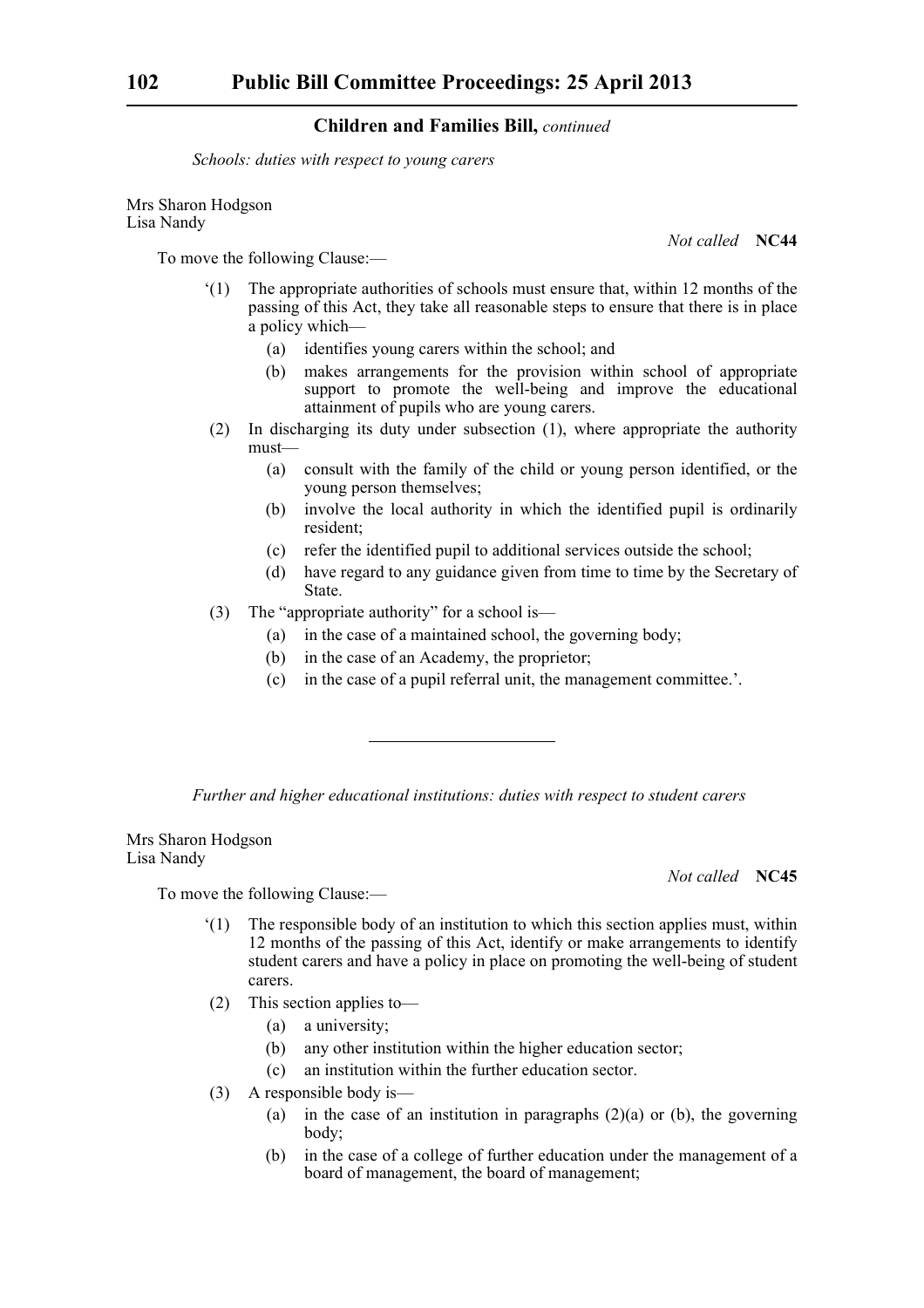- (c) in the case of any other college of further education, any board of governors of the college or any person responsible for the management of the college, whether or not formally constituted as a governing body or board of governors.
- (4) In discharging its duty under subsection (1), where appropriate the authority must—
	- (a) consult with the family of the child or young person identified, or the young person themselves;
	- (b) involve the local authority in which the identified pupil is ordinarily resident;
	- (c) refer the identified student to additional services outside of the institution; and
	- (d) have regard to any guidance given from time to time by the Secretary of State.'.

*Interpretation*

Mrs Sharon Hodgson Lisa Nandy

*Not called* **NC46**

To move the following Clause:—

'In this Part—

- "carer" has the same meaning as in section 1 of the Carers (Recognition and Services) Act 1995;
- "young carer" means a person under 18 years of age who carries out caring tasks and assumes a level of responsibility for another person which would normally be carried out by an adult;
- "student carer" means a person enrolled with an institution in the further or higher education sector who carries out caring tasks and assumes a level of responsibility for another person with a disability;
- "well-being" means the state of young carers so far as relating to—
	- (a) physical and mental health and emotional well-being;
		- (b) control by them over their day-to-day lives;
		- (c) participation in education, training or recreation;
		- (d) social and economic well-being;
		- (e) domestic, family and personal relationships;
		- (f) the contribution made by them to society.
- "children's services" means services that could be provided under section 17(1) of the Children Act 1989;
- "community care services" has the same meaning as in section 46(3) of the National Health Service and Community Care Act 1990;
- "disability" has the same meaning as in section 6 of the Equality Act 2010;
- "general medical services" has the same meaning as in the National Health Service Act 2006;
- "health bodies" includes—
	- (a) "Clinical Commissioning Groups", which has the same meaning as in section 1I of the National Health Service Act 2006;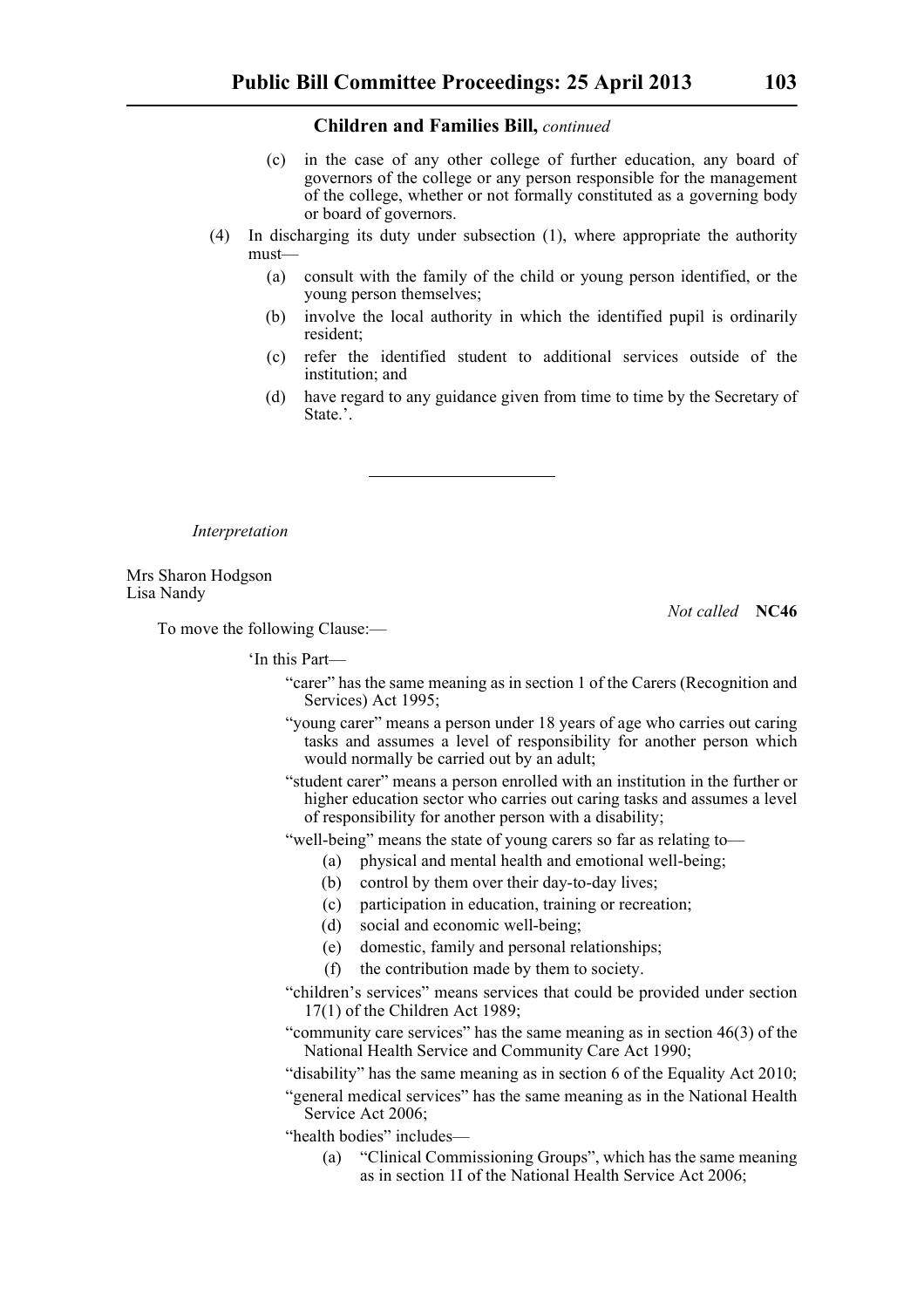- (b) "Foundation Trusts", which has the same meaning as in section 30 of the National Health Service Act 2006;
- (c) "NHS Trusts", which have the same meaning as in section 25 of the National Health Service Act 2006; and
- (d) "the NHS Commissioning Board", which has the same meaning as in section 1H of the National Health Service Act 2006;
- "higher education" and "further education" have the same meanings as in section 94 of the Equality Act 2010;
- "local authority" means a county council, district council, London borough council, the Greater London Authority or the Common Council of the City of London;
- "social care services" means any support that could be provided by a local authority in discharge of its functions under the Local Authority Social Services Act 1970 or pursuant to its powers under section 2 of the Local Government Act 2000.'.

*Teachers*

Mr Graham Allen Bill Esterson

To move the following Clause:—

*Not called* **NC47**

- '(1) This section imposes duties on the appropriate authorities of the following schools in England—
	- (a) mainstream schools;
	- (b) maintained nursery schools.
- (2) The appropriate authority must ensure all new teachers have undertaken in their initial teacher training a mandatory module on special educational needs, including dyslexia.
- (3) The "appropriate authority" for a school is—
	- (a) in the case of a maintained school or maintained nursery school, the governing body;
	- (b) in the case of an Academy, the proprietor.'.

*Remit of the Children's Commissioner for Wales*

Lisa Nandy Mrs Sharon Hodgson

*Not called* **NC48**

To move the following Clause:—

'In section 72B of the Care Standards Act 2000, after subsection (1)(b), add—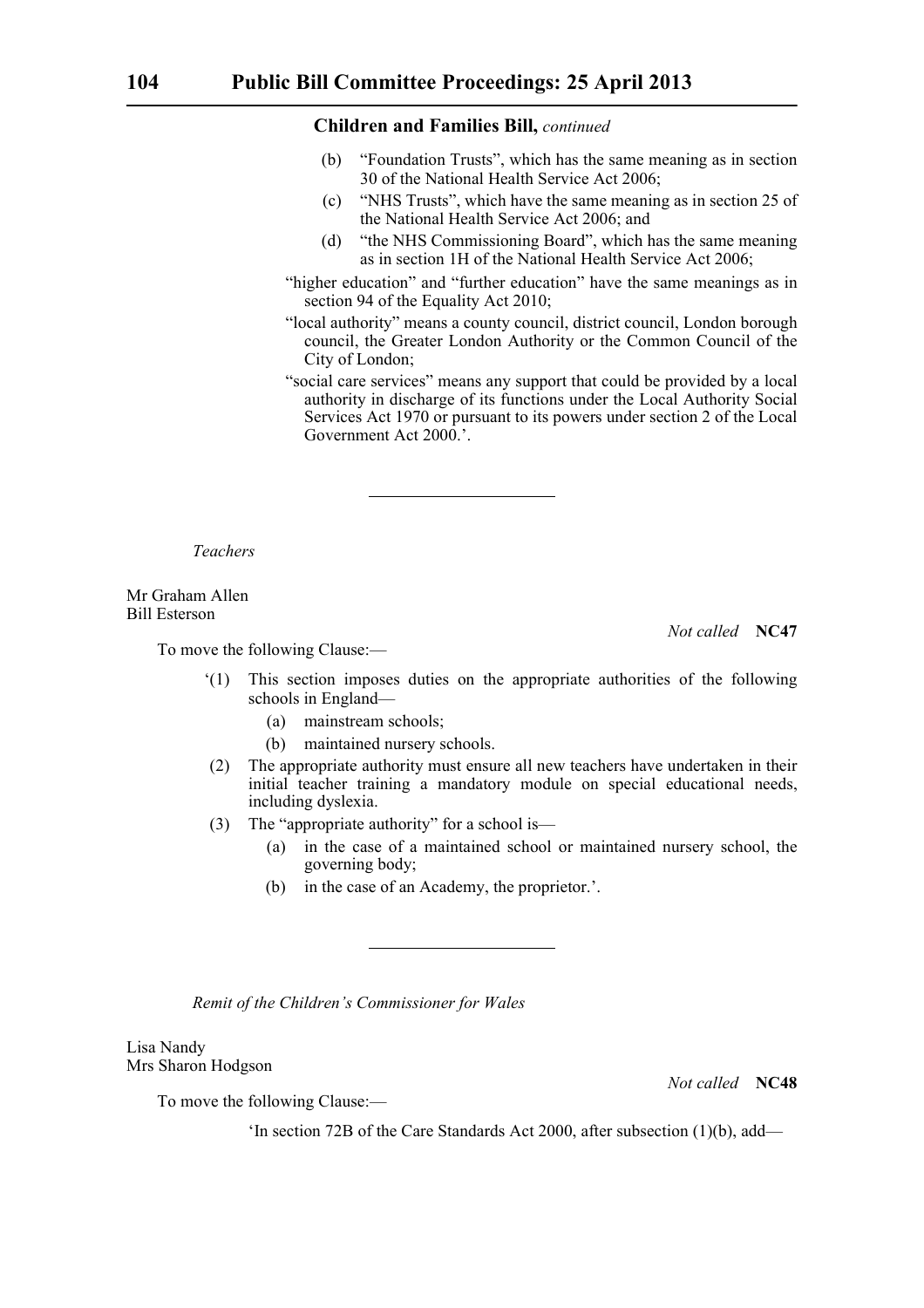"(c) the exercise or proposed exercise in relation to Wales of any function of a UK Government Minister.".'.

*Inclusion of children in equality impact assessments*

#### Lisa Nandy Mrs Sharon Hodgson

To move the following Clause:—

'Section 149 of the Equality Act 2010 (Public sector equality duty) is amended as follows—

- "(1) In subsection (7) after "age" add ",with particular regard to children under the age of 18."
- (2) After subsection (9) add—
	- $"(10)$  The public sector equality duty set out in this section as it relates to children shall apply in the formulation and implementation of policy and in the formulation, promotion and implementation of legislation.".'.

*Right to return to the same job after shared parental leave* 

Lisa Nandy Mrs Sharon Hodgson

To move the following Clause:—

- '(1) An employee who returns to work after any period of—
	- (a) ordinary maternity leave;
	- (b) ordinary adoption leave;
	- (c) paternity leave;
	- (d) shared parental leave of 26 weeks or less; or
	- (e) parental leave of four weeks or less, which was a period of isolated leave, or a consecutive period of any statutory leave of 26 weeks or less is entitled to return from leave to the job in which the employee was employed before the employee's absence.
- (2) An employee who returns to work after any period of—
	- (a) additional maternity leave;
	- (b) additional adoption leave;
	- (c) parental leave of more than four weeks; or
	- (d) a consecutive period of any statutory leave of more than 26 weeks

is entitled to return from leave to the job in which the employee was employed before the employee's absence, or, if it is not reasonably practicable for the employer to permit the employee to return to that job, to another job which is both

*Withdrawn* **NC49**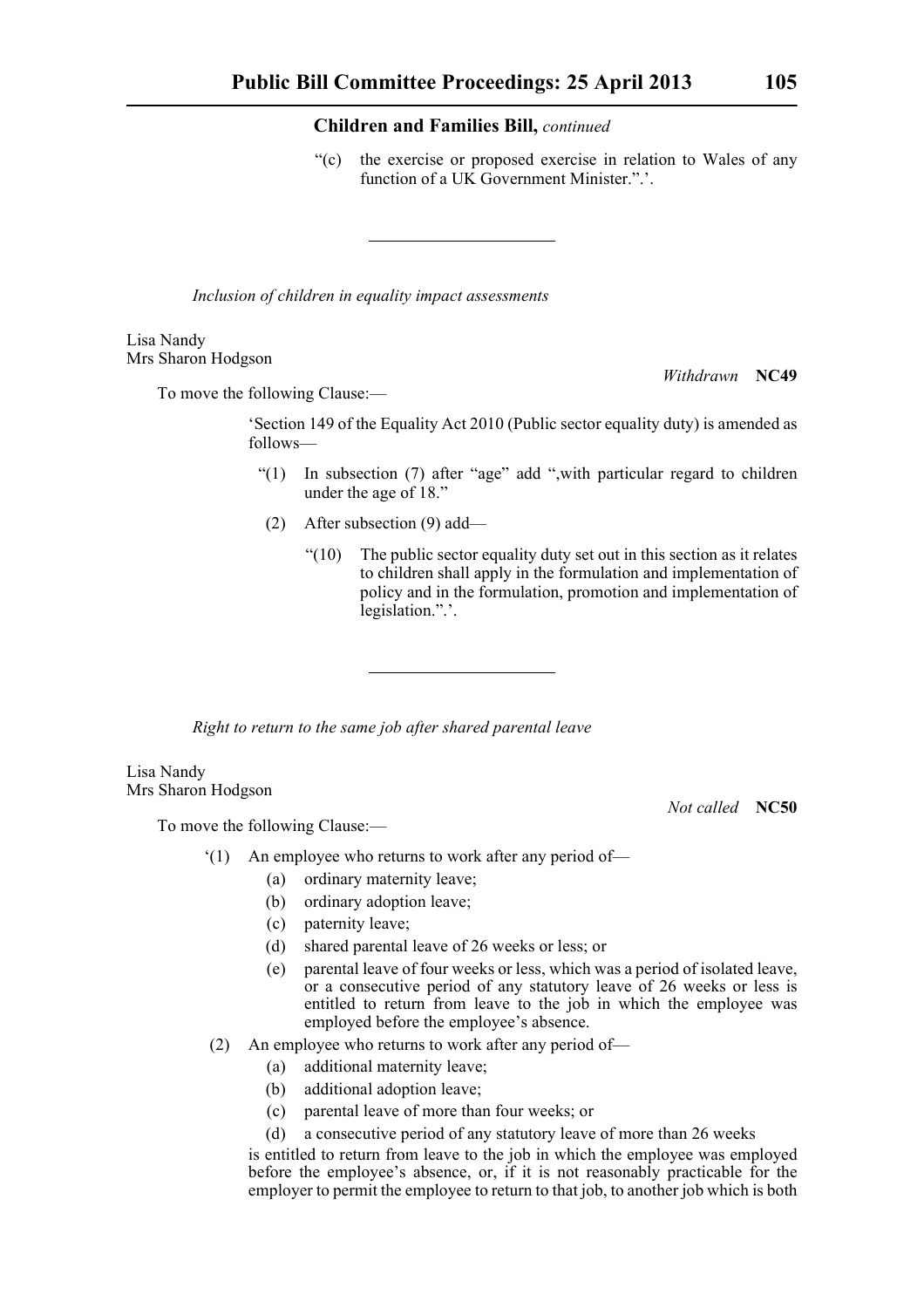suitable for the employee and appropriate for the employee to do in the circumstances.

- (3) The reference in subsections (1) and (2) to the job in which an employee was employed before the employee's absence is a reference to the job in which the employee was employed—
	- (a) if the employee's return is from an isolated period of statutory leave, immediately before that period began,
	- (b) if the employee's return is from consecutive periods of statutory leave, immediately before the first such period.'.

*Extension of other statutory rights to leave and pay*

#### Lucy Powell

To move the following Clause:—

*Not called* **NC51**

- '(1) In section 80A of the Employment Rights Act 1996 (Entitlement to ordinary paternity leave: birth) subsection (1)(b) is repealed.
- (2) Section 171ZA of the Social Security Contributions and Benefits Act 1992 (Entitlement: birth) subsection (2)(b) is repealed.'.

*Father quota entitlement*

# Lucy Powell

*Not called* **NC52**

To move the following Clause:—

'(1) In Part 8 of the Employment Rights Act 1996 after section 80E there is inserted—

# **"80F Entitlement to father quota**

- (1) The Secretary of State may make regulations entitling an employee who satisfies specified conditions as to the relationship with a child or expected child or with the child's mother to be absent from work on leave under this section for the purpose of caring for the child.
- (2) Regulations under subsection (1) shall provide that such leave shall be taken before the end of the period of 56 weeks beginning with the date of the child's birth.
- (3) Provision under subsection (1) shall secure that where an employee is entitled to leave under this section in respect of a child he is entitled to at least four weeks' leave."
- (2) In the Social Security Contributions and Benefits Act 1992 after section 171ZT there is inserted—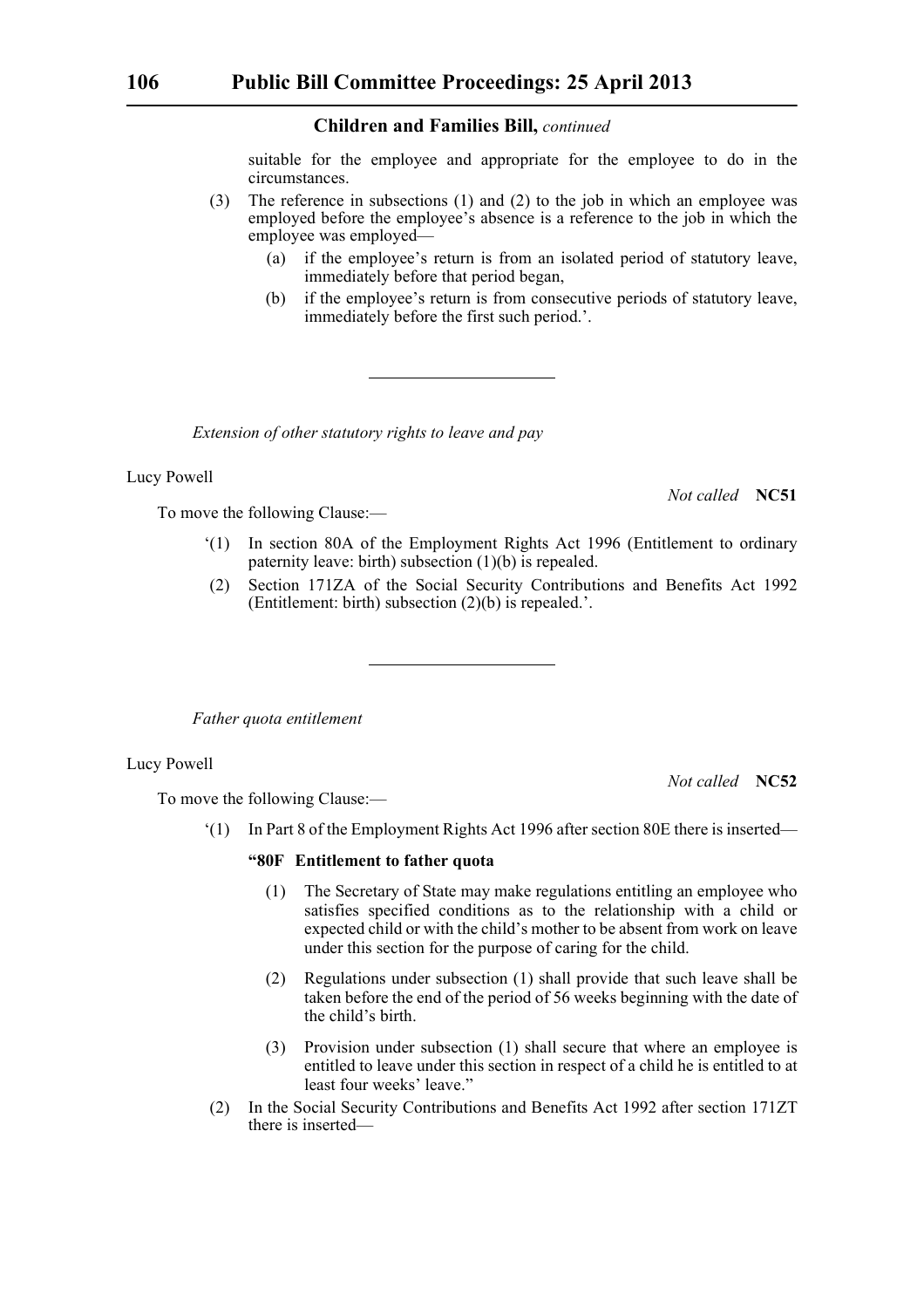## **"171ZTT father quota entitlement**

- (1) Regulations shall provide that where an employee is entitled to a father quota of leave under Section 80F of the Employment Rights Act 1996, the employee is to be entitled to payments known as "father quota pay".
- (2) Father quota pay under subsection (1) shall be at the earnings-related weekly rate of 90 per cent of the employee's average earnings for the first six weeks in respect of which it is payable, followed by a fixed weekly rate thereafter which shall not be less than the weekly rate of the full time national minimum wage in respect of the remaining portion of the father quota pay period".'.

*Statutory maternity pay for multiple births*

Lucy Powell

To move the following Clause:—

*Not called* **NC53**

- '(1) The Social Security Contributions and Benefits Act 1992 is amended as follows.
- (2) In section 164 (Statutory Maternity Pay—entitlement and liability to pay) in subsection (9) (power to make regulations) there is inserted—
	- "(b) specify circumstances in which there is a liability to make additional statutory maternity payments to a woman who has given birth to more than one child as a result of a single pregnancy.'.

*Extension of emergency leave entitlement to grandparents*

Lisa Nandy Mrs Sharon Hodgson

To move the following Clause:—

*Withdrawn* **NC54**

'In section 57A(3) of the Employment Rights Act 1996 insert after (d)— "(e) a grandchild.".'.

*Adjustment leave*

Lisa Nandy Mrs Sharon Hodgson

To move the following Clause:—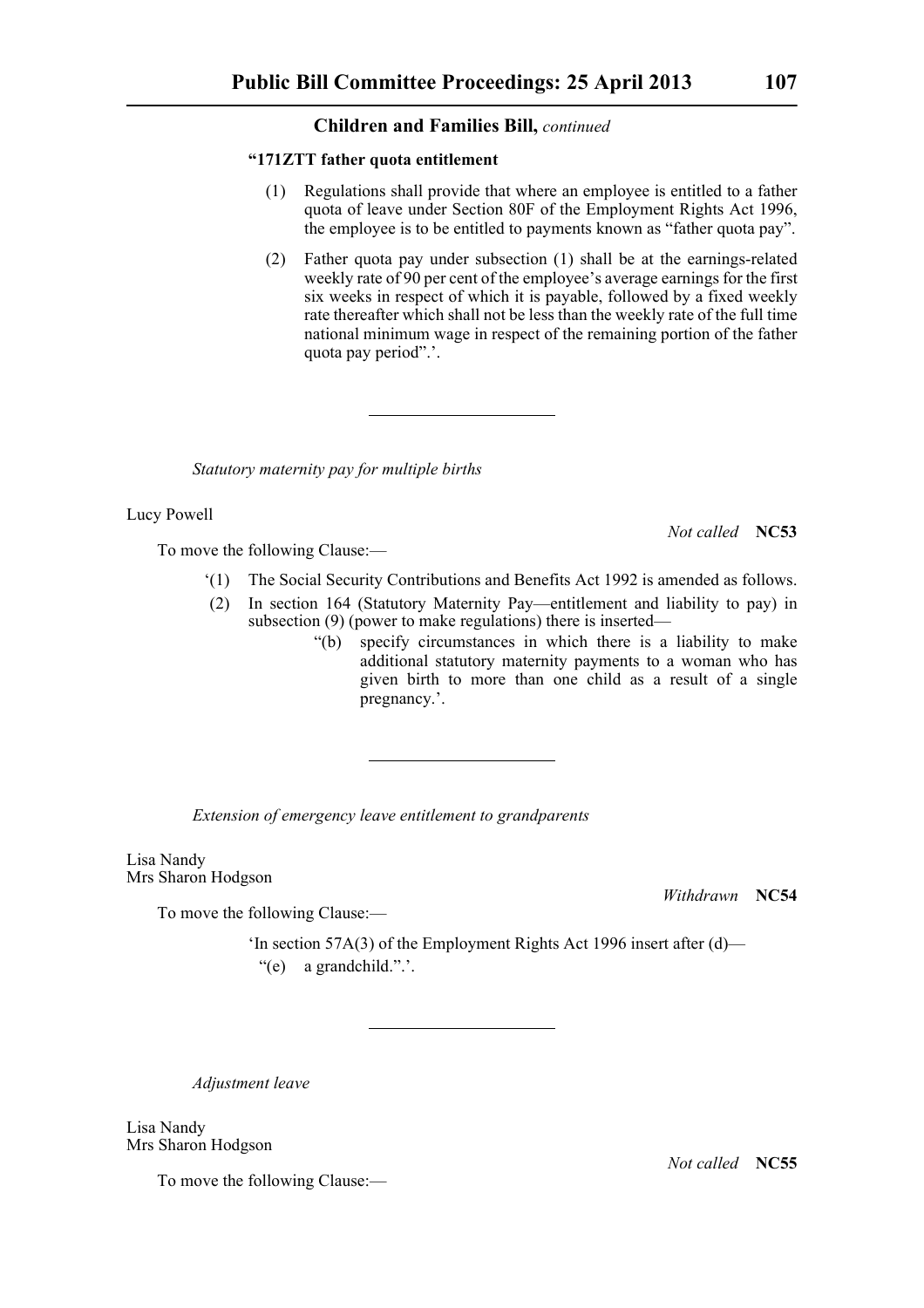- '(1) A qualifying employee who satisfies prescribed conditions may be absent from work at any time during an adjustment leave period.
- (2) An adjustment leave period is a period calculated with regulations made by the Secretary of State.
- (3) The regulations under subsection (2) shall include provision for determining the extent of an employee's entitlement to leave under this section but shall secure that where an employee is entitled to leave under this section he is entitled to at least six weeks' leave.
- (4) An employee who exercises his rights under subsection (1)—
	- (a) is entitled, for such purposes and to such extent as may be prescribed, to the benefit of the terms and conditions of employment which would have applied if he had not been absent,
	- (b) is bound, for such purposes and to such extent as may be prescribed, by any obligations arising under those terms and conditions (except in so far as they are inconsistent with subsection (1)), and
	- (c) is entitled to return from leave to a job of a prescribed kind;.
- (5) For the purposes of this section, an employee is a qualifying employee if—
	- (a) he is the parent or carer of a disabled child or adult and his purpose for applying for adjustment leave is to secure a temporary period of absence to deal with a period of illness or diagnosis of disability of the cared-for child or adult; or
	- (b) he is the bereaved parent of a child under the age of 18 and his purpose in applying for adjustment leave is to secure a temporary period of absence to deal with funeral and other arrangements due to the death of his child.'.

*Independent study: registration of births at children's centres*

Andrea Leadsom Mrs Sharon Hodgson

To move the following Clause:—

- '(1) The Secretary of State shall commission an independent study of the likely impact on the welfare of children of requiring births to be registered at children's centres.
- (2) The Secretary of State may, by regulations, establish pilot schemes to trial the registration of births within children's centres, to inform the independent study under sub-section (1).
- (3) In this section "children's centre" has the meaning given by section 5A(4) (Arrangements for provision of children's centres) of the Childcare Act 2006.'.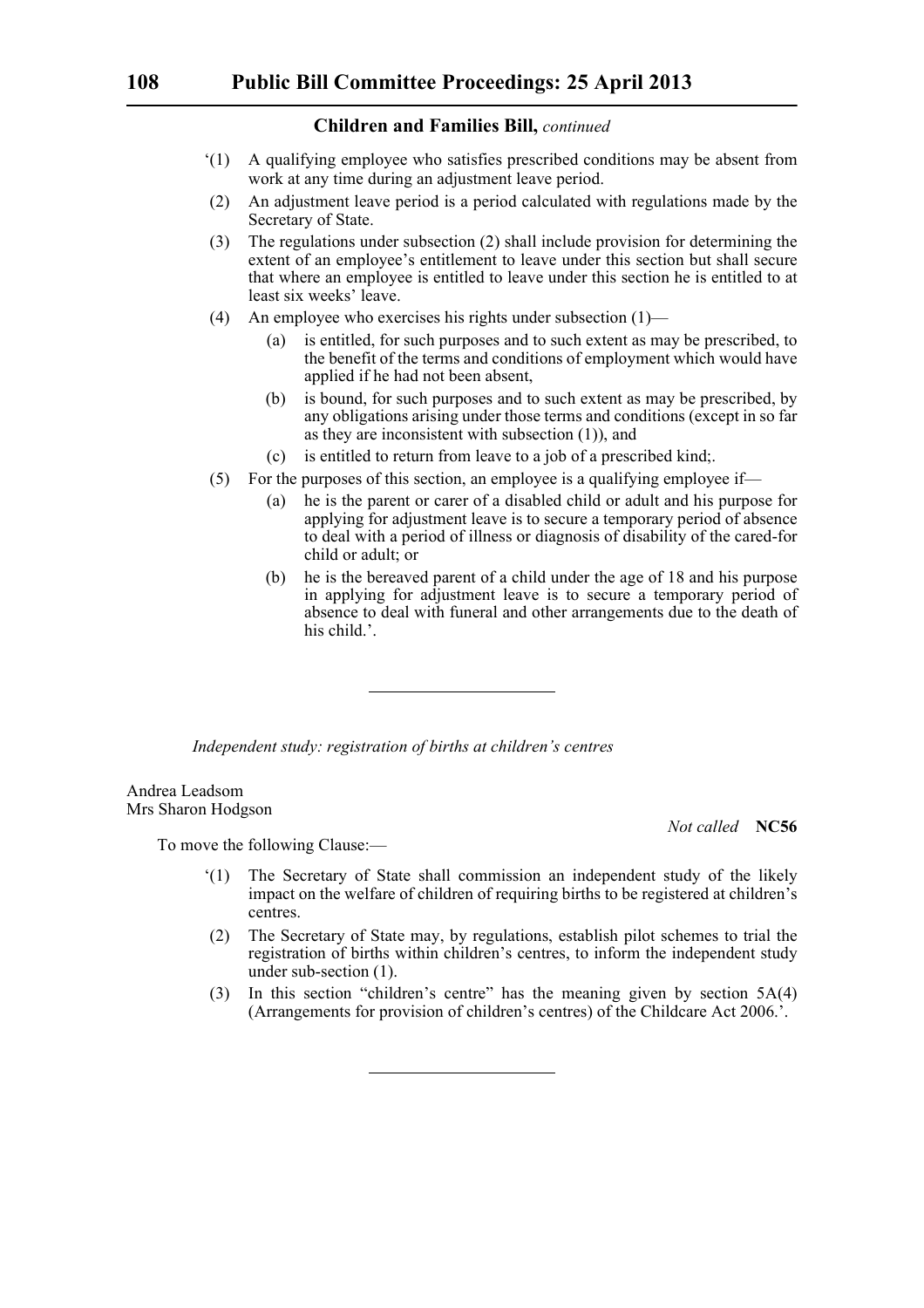*Breastfeeding at work*

Lucy Powell

To move the following Clause:—

- '(1) ACAS shall produce guidance that provides employers with information on the role of women who wish to breastfeed their babies at work.
- (2) The guidance shall include—
	- (a) the amount of time it would be reasonable to allow mothers to breastfeed at work;
	- (b) information on the provision of facilities to do so;
	- (c) information on dealing with requests to do so in the workplace; and
	- (d) information on how to make it easier for women to return to the workplace should they wish to breastfeed at work.'.

*Child protection concerns and protected disclosures under the Employment Rights Act 1996*

Lisa Nandy Mrs Sharon Hodgson

*Withdrawn* **NC58**

To move the following Clause:—

'In section 43B of the Employment Rights Act 1996 (disclosures qualifying for protection), insert the following—

"(1A) In this part where a disclosure of information raises child protection concerns a "qualifying disclosure" means any disclosure of information which, in the reasonable suspicion or concern of the worker making the disclosure tends to show that a child has been abused or harmed, is being abused or harmed or is likely to be abused or harmed.".'.

*Arrangements to support child witnesses*

Lisa Nandy Mrs Sharon Hodgson

*Withdrawn* **NC59**

To move the following Clause:—

- '(1) The Secretary of State shall by order introduce arrangements to establish specialist courts in cases where a child has been sexually abused or harmed, and where the child will be required to give evidence to the court, and to be examined by the court.
- (2) Arrangements made by order under subsection (1) above shall include arrangements to appoint intermediaries to support child witnesses in all court cases, and other measures to support child witnesses.

*Withdrawn* **NC57**